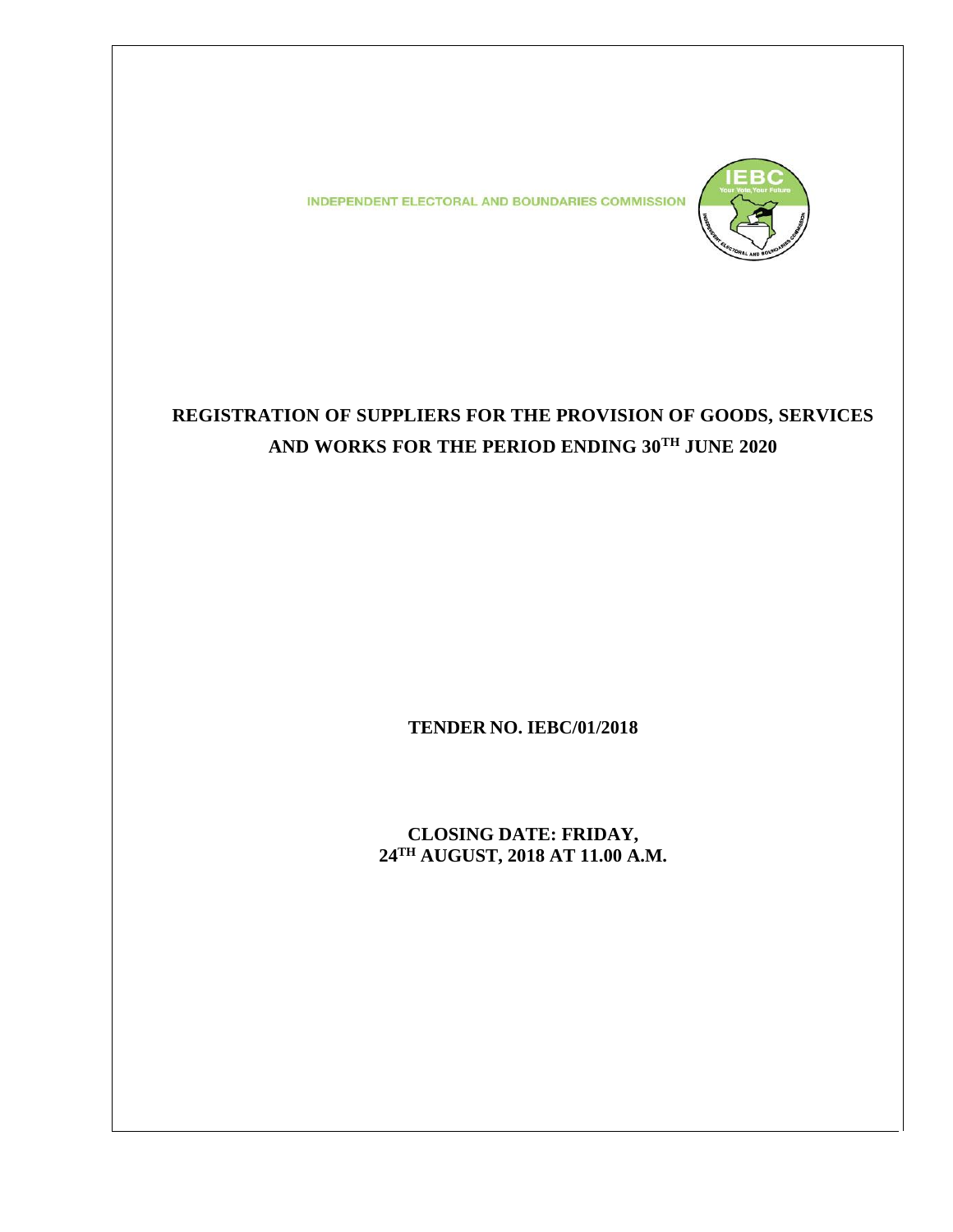## **INSTRUCTIONS TO TENDERERS**

## **Table of Contents**

|                  | Page                                          |                             |
|------------------|-----------------------------------------------|-----------------------------|
| 1.               | INVITATION FOR PRE-QUALIFICATION              | $\mathcal{D}_{\mathcal{L}}$ |
| 2.               | <b>INSTRUCTIONS TO CANDIDATES</b>             | 5                           |
| 3.               | APPENDIX TO INSTRUCTIONS TO CANDIDATES        | 10                          |
| $\overline{4}$ . | FORM PQ - REGISTRATION DOCUMENTATION          | 12                          |
| 5.               | FORM PO - REGISTRATION DATA                   | 13                          |
| 6.               | FORM PQ - SUPERVISORY PERSONNEL               | 15                          |
| 7.               | FORM PQ - FINANCIAL POSITION & TERMS OF TRADE | 16                          |
| 8.               | FORM PQ - CONFIDENTIAL BUSINESS QUESTIONNAIRE | 17                          |
| 9.               | FORM PQ - PAST EXPERIENCE                     | 18                          |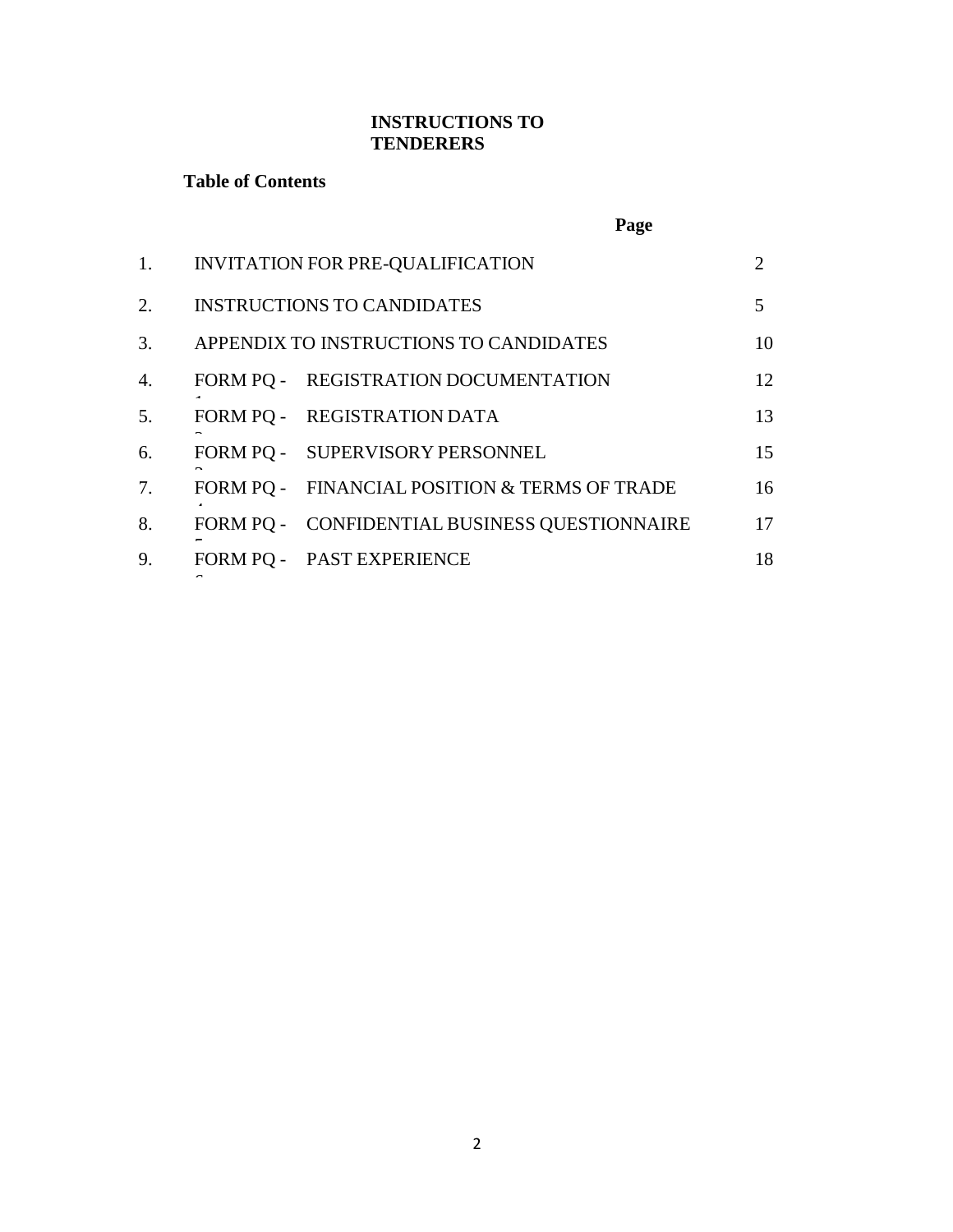## **INVITATION FOR REGISTRATION OF QUALIFICATION**

## **Friday 10th August 2018**

#### **TENDER REF: IEBC/01/2018-2020:**

#### **TENDER NAME: REGISTRATION OF SUPPLIERS FOR THE PROVISION OF GOODS, SERVICES AND WORKS FOR THE PERIOD ENDING 30TH JUNE 2020.**

The Commission hereby invites applications for Registration of suppliers for the provision of goods and services for the period ending  $30<sup>th</sup>$  June 2020.

Interested eligible suppliers are invited to apply indicating the tender reference number for the-category of goods or services they wish to supply/ provide services.

Interested applicants may obtain further information and inspect Registration documents from Procurement Office, Independent Electoral and Boundaries Commission **Headquarters,** 5<sup>th</sup> Floor, University Way, Anniversary way, during normal working hours.

Interested applicants are requested to obtain Registration document upon payment of **refundable fee of Kenya Shilling One Thousand) Only. Suppliers are advised to inspect and collect the tender document from ROOM 503 in 5th Floor at Anniversary Towers** or download from our website **[www.iebc.or.ke](http://www.iebc.or.ke/)** free of charge.

Completed registration documents must be submitted in enclosed plain sealed envelopes, clearly marked with the **Tender number** and written *"Registration of Suppliers" – "Category Reference/Description"* **using the address in table below** and be deposited in the tender box situated in  $5<sup>TH</sup>$  floor reception Anniversary Towers, so as to be received on or before **Friday, 24th August, 2018 at 11.00 a.m.**

| <b>Office</b>            | <b>Address</b>                                                      |  |  |
|--------------------------|---------------------------------------------------------------------|--|--|
| <b>IEBC Headquarters</b> | The Commission Secretary                                            |  |  |
|                          | Independent Electoral and Boundaries Commission                     |  |  |
|                          | Headquarters, 5 <sup>th</sup> Floor, Anniversary Towers, University |  |  |
|                          | Way.                                                                |  |  |
|                          | P. O. Box 45371-00100, Nairobi                                      |  |  |

## **Youth, Women and Persons living with Disability who have been dully registered with the National Treasury (Directorate of Procurement) are encouraged to apply for the categories specified in the Registration document.**

Registration documents shall be opened immediately thereafter in the presence of the prospective bidder(s)/ representative (s) who choose to attend at IEBC Headquarters Offices, 21st Floor Boardroom.

All candidates whose applications will have been received before the closing date and time will be notified in due course, of the results of their applications. Only candidates who qualified under this registration process will be invited to bid for various goods and services as and when required.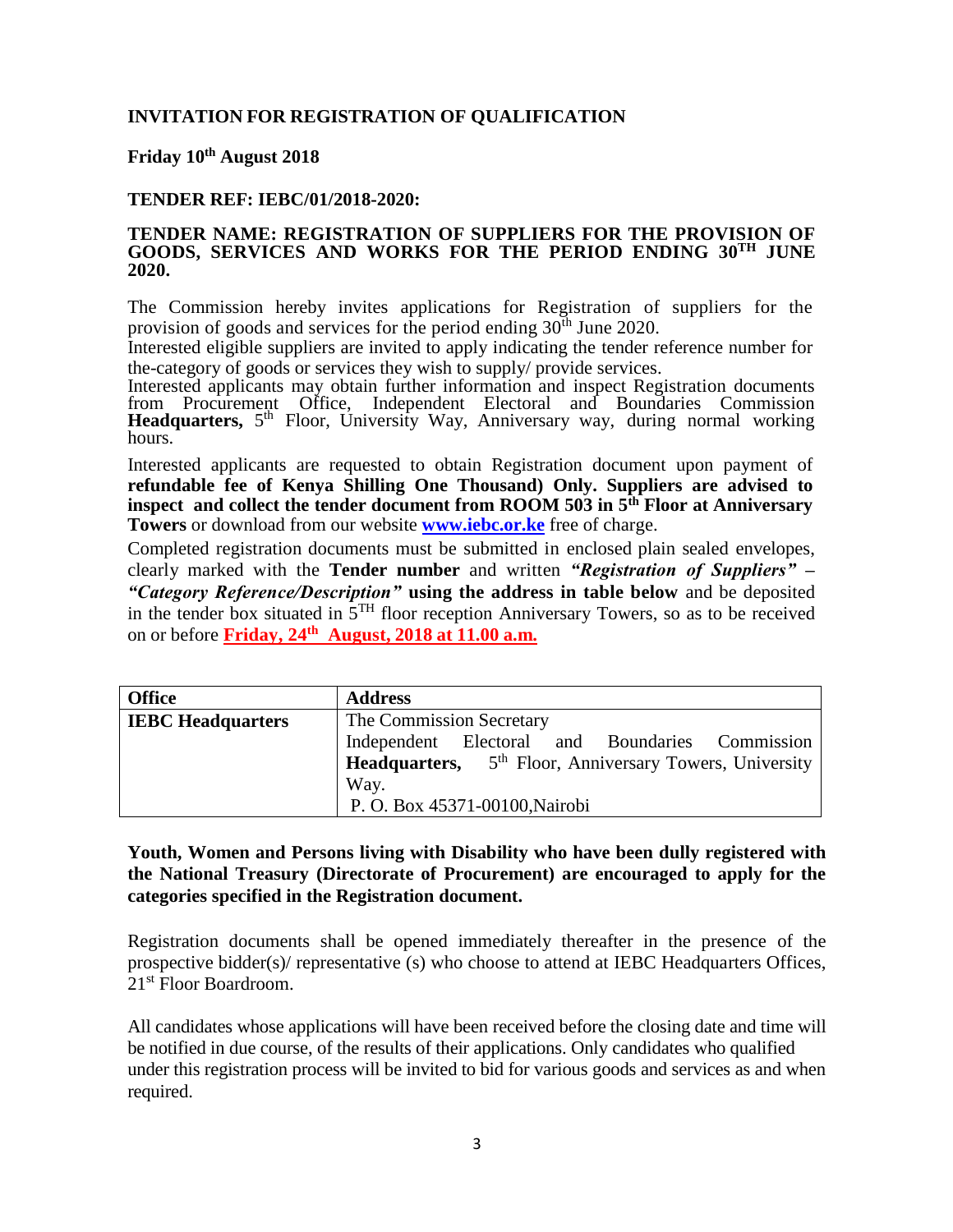## **Ag. CHIEF EXECUTIVE OFFICER/COMMISSION SECRETARY**

|               | <b>CATEGORY A - SUPPLY OF GOODS</b>                                                                                                                                                                                                     | <b>CATEGORY</b>          |
|---------------|-----------------------------------------------------------------------------------------------------------------------------------------------------------------------------------------------------------------------------------------|--------------------------|
| IEBC/PROC/G1  | Supply of General Office Stationery                                                                                                                                                                                                     | Open to all              |
| IEBC/PROC/G2  | Supply of Assorted Office Furniture, Furnishings and<br>Fittings                                                                                                                                                                        | Open to all              |
| IEBC/PROC/G3  | Supply of ICT Hardware and Allied Accessories                                                                                                                                                                                           | Open to all              |
| IEBC/PROC/G4  | Supply of Computer, Photocopier, Printers<br>and<br>Consumables                                                                                                                                                                         | Open to all              |
| IEBC/PROC/G5  | Provision Computer Software leasing, software<br>development, testing and certification services.                                                                                                                                       | Open to all              |
| IEBC/PROC/G6  | Supply of Telecommunication Equipment, Spares<br>and Accessories                                                                                                                                                                        | Open to all              |
| IEBC/PROC/G7  | Supply of Motor Vehicle Tyres, Tubes & Batteries                                                                                                                                                                                        | Open to all              |
| IEBC/PROC/G8  | Supply of Hardware and Electrical Items                                                                                                                                                                                                 | Open to all              |
| IEBC/PROC/G9  | Supply and Delivery of Petrol, Oils, Lubricants and<br><b>Fuel Cards</b>                                                                                                                                                                | Open to all              |
| IEBC/PROC/G10 | Supply and Delivery of Airtime                                                                                                                                                                                                          | Youth, Women<br>and PLWD |
|               | <b>CATEGORY B - PROVISION OF SERVICES</b>                                                                                                                                                                                               |                          |
| IEBC/PROC/S1  | Provision of Domain registration /renewal, Website                                                                                                                                                                                      | Open to all              |
|               | hosting, cloud Services including secure socket layer<br>licence (SSL) Certificates services                                                                                                                                            |                          |
| IEBC/PROC/S2  | Supply, Installation and Maintenance of ICT security<br>solutions                                                                                                                                                                       | Open to all              |
|               | Provision of Data Centre co-location facility                                                                                                                                                                                           | Open to all              |
| IEBC/PROC/S3  | Supply, Installation and Maintenance of Network<br>Equipment Local Area networks.                                                                                                                                                       | Open to all              |
| IEBC/PROC/S4  | Provision of Air ticketing<br>Services (IATA and<br><b>KATA</b> Registered Firms)                                                                                                                                                       | Open to all              |
| IEBC/PROC/S5  | Provision of General Printing, Bulk Photocopying,<br><b>Lamination and Binding Services</b>                                                                                                                                             | Youth, Women<br>and PLWD |
| IEBC/PROC/S6  | Public relation/Advertising<br>Provision<br>services<br>(Printing of Corporate Newsletters, Calendars,<br>Diaries, Christmas cards, Brochures, Newsletters,<br>Booklets, Annual Reports and Promotional and<br><b>Branded materials</b> | Youth, Women<br>and PLWD |
| IEBC/PROC/S7  | Printing of Promotional items T-shirts, Banners,<br><b>Teardrops and Caps</b>                                                                                                                                                           | Youth, Women<br>and PLWD |
| IEBC/PROC/S8  | Provision of Design of printed materials                                                                                                                                                                                                | Youth, Women<br>and PLWD |
| IEBC/PROC/S9  | Supply, Installation and Maintenance of Desktops<br>Computers, Laptop Computers, and UPS                                                                                                                                                | Open to all              |
| IEBC/PROC/S10 | Supply, Installation and Maintenance of Data Centre<br>infrastructure                                                                                                                                                                   | Open to all              |
| IEBC/PROC/S11 | Supply, Installation and Maintenance of Printers,<br>Photocopiers and UPS                                                                                                                                                               | Open to all              |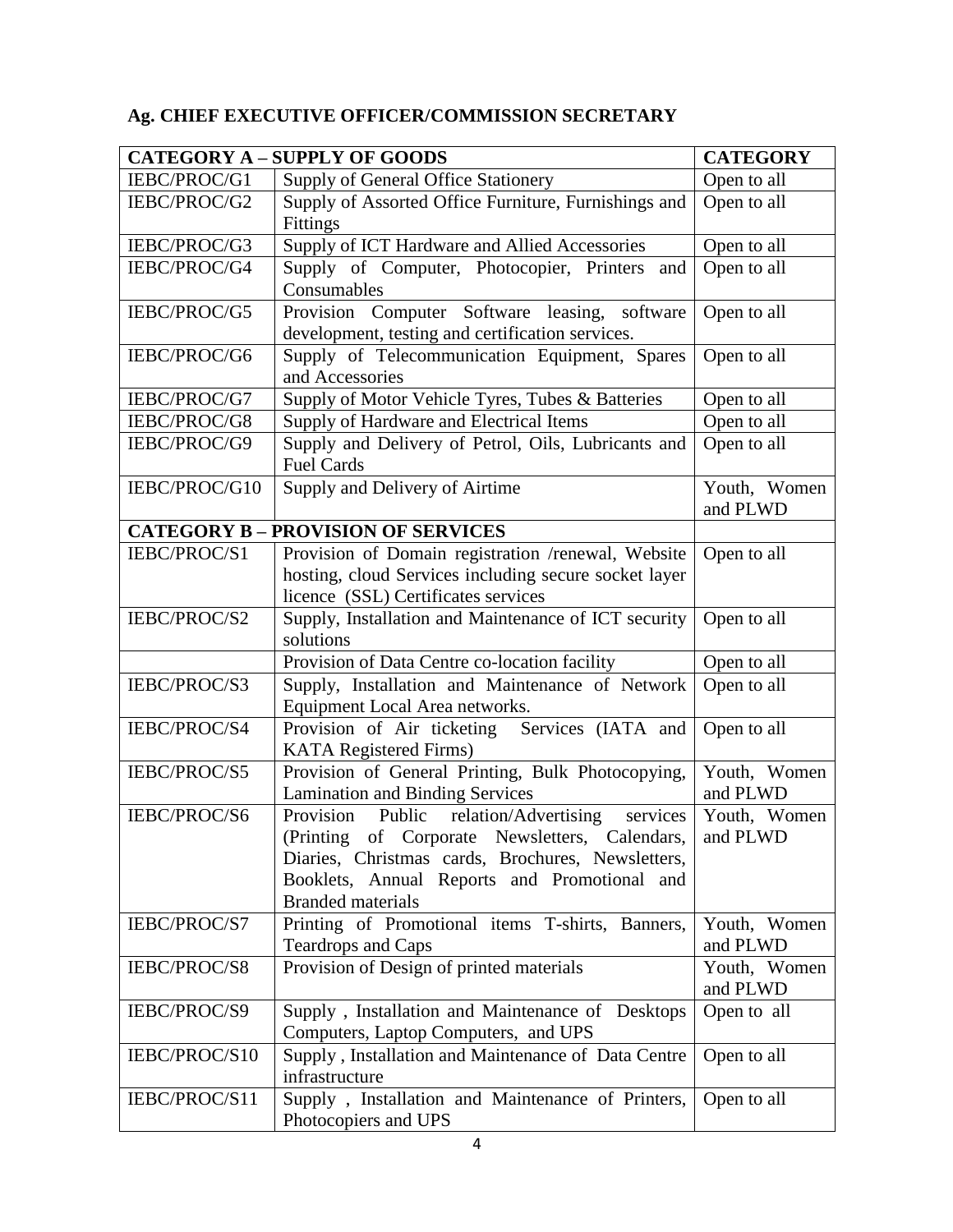| IEBC/PROC/S12 | Supply, Installation and Maintenance of servers,<br>storage and Data Centre Infrastructure                                                                                                                     | Open to all              |
|---------------|----------------------------------------------------------------------------------------------------------------------------------------------------------------------------------------------------------------|--------------------------|
| IEBC/PROC/S13 | of Bulk Photocopying/Printing/Scanning<br>Hire<br>Machines                                                                                                                                                     | Open to all              |
| IEBC/PROC/S14 | Repair and Servicing of Motor Vehicles (Approved<br>Dealers/Garages by Ministry of Transport<br>and<br>Infrastructure) only                                                                                    | Open to all              |
| IEBC/PROC/S15 | Provision of Hotels, Conference Facilities and<br><b>Accommodation Services</b>                                                                                                                                | Open to all              |
| IEBC/PROC/S16 | Provision of Transport Services (Taxi, Car Hire,<br>Buses, Trucks)                                                                                                                                             | Open to all              |
| IEBC/PROC/S17 | Provision of Forklift, Cranes Repairs and Services                                                                                                                                                             | Open to all              |
| IEBC/PROC/S18 | Hire of Lifting Equipment (Forklifts, Cranes)                                                                                                                                                                  | Open to all              |
| IEBC/PROC/S19 | Provision of Courier and Mail delivery services                                                                                                                                                                | Open to all              |
| IEBC/PROC/S20 | Repair and Maintenance of Cooling and Air-<br>conditioning equipment                                                                                                                                           | Open to all              |
| IEBC/PROC/S21 | Provision of IEBC Assets Branding and Coding<br>Services                                                                                                                                                       | Youth, Women<br>and PLWD |
| IEBC/PROC/S22 | Provision of Property Valuation Services                                                                                                                                                                       | Open to all              |
| IEBC/PROC/S23 | Provision of Building and Construction Services<br>Including Repair, Partitioning & Renovations                                                                                                                | Youth, Women<br>and PLWD |
| IEBC/PROC/S24 | Provision of Road Show Services During Elections                                                                                                                                                               | Youth, Women<br>and PLWD |
| IEBC/PROC/S25 | Provision of Sign Language/ Interpretation Services                                                                                                                                                            | Open to all              |
| IEBC/PROC/S26 | Provision of Guarding and Security Services                                                                                                                                                                    | Open to all              |
| IEBC/PROC/S27 | Provision of Auctioneering Services                                                                                                                                                                            | Open to all              |
| IEBC/PROC/S28 | Provision of Clearing and Forwarding Services                                                                                                                                                                  | Open to all              |
| IEBC/PROC/S29 | Creative Design, Animation and Illustration Services                                                                                                                                                           | Youth, Women<br>and PLWD |
| IEBC/PROC/S30 | Provision of Geographical Information System (GIS)/<br><b>Survey Services</b>                                                                                                                                  | Open to all              |
| IEBC/PROC/S31 | Supply of Flowers, Indoor Plants and Decorations                                                                                                                                                               | Youth, Women<br>and PLWD |
| IEBC/PROC/S32 | Provision<br>Outside<br>Catering Services<br>including<br>provision of Tents, Chairs, Tables, Podium and PA<br>systems                                                                                         | Youth, Women<br>and PLWD |
| IEBC/PROC/S33 | Provision of Event Organization and management<br>Services, Chairs, Tents, Stage Assembly, Hire of<br>Public Address Systems, Entertainment (DJ's,<br>Bands, Dancers, Musicians MC's ) and Related<br>Services | Youth, Women<br>and PLWD |
| IEBC/PROC/S34 | Provision of Office Repair and Maintenance Services<br>(Electronic<br>Equipment Appliances,<br>Plumping,<br><b>Furniture and Fixtures</b>                                                                      | Youth, Women<br>and PLWD |
| IEBC/PROC/S35 | Supply of Newspapers and Periodicals                                                                                                                                                                           | Youth, Women<br>and PLWD |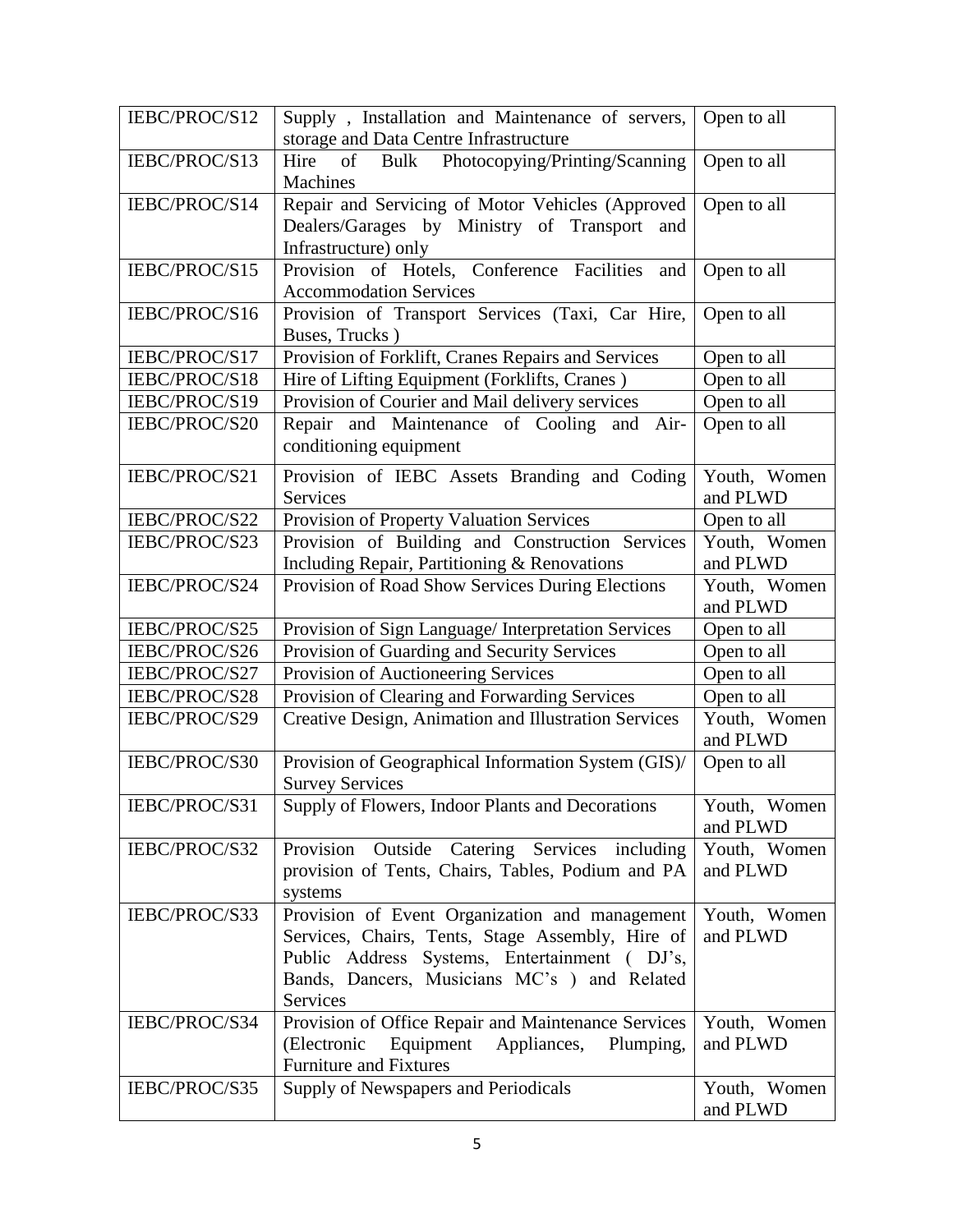| IEBC/PROC/S36 | Supply of Mineral Drinking Water and Water                | Youth, Women |
|---------------|-----------------------------------------------------------|--------------|
|               | <b>Dispensers</b>                                         | and PLWD     |
| IEBC/PROC/S37 | Supply and Maintenance of Fire Fighting Equipment,        | Open to all  |
|               | Alarm and Suppression Systems                             |              |
| IEBC/PROC/S38 | Provision of Cleaning, Sanitary bins and fumigation       | Youth, Women |
|               | services.                                                 | and PLWD     |
| IEBC/PROC/C39 | Provision of legal Services                               | Open to all  |
|               |                                                           |              |
|               | <b>CATEGORY C - PROVISION OF CONSULTANCY SERVICES</b>     |              |
| IEBC/PROC/C1  | Provision of Human Resource Consultancy/Training          | Open to all  |
| IEBC/PROC/C2  | Provision of Public Relations, Media Management,          | Open to all  |
|               | and Editorial Services                                    |              |
| IEBC/PROC/C3  | Provision of Research, Monitoring and Evaluation          | Open to all  |
|               | and Strategic Plan Preparation Services                   |              |
| IEBC/PROC/C4  | Provision of ICT Quality Assurance Consultancy            | Open to all  |
|               | <b>Services</b>                                           |              |
| IEBC/PROC/C5  | Provision of Risk Management and Framework                | Open to all  |
|               | <b>Services</b>                                           |              |
| IEBC/PROC/C6  | of<br>Financial<br>Consultancy<br>Services<br>Provision   | Open to all  |
|               | Taxation,<br>Audit<br><b>Risk</b><br>(Accountancy,<br>and |              |
|               | Management)                                               |              |
| IEBC/PROC/C7  | Provision of legal Consultancy Services                   | Open to all  |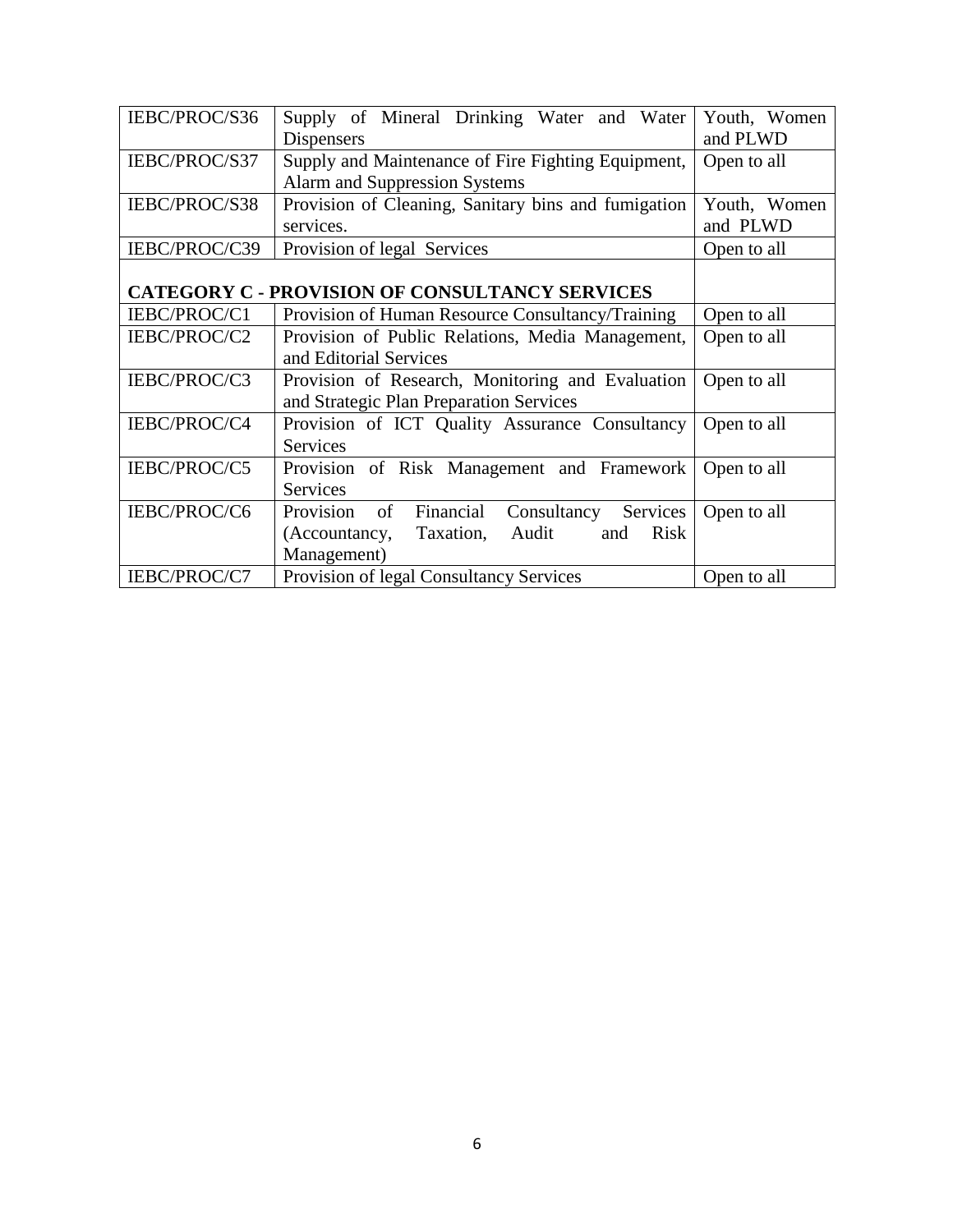## **SECTION 2: INSTRUCTIONS TO CANDIDATES**

#### **2.1 INTRODUCTION**

2.1.1 Independent Electoral & Boundaries Commission (IEBC) would like to invite applications for the Registration of suppliers for the provision of goods, Works and services for the period ending 30<sup>th</sup> June 2020. Interested eligible suppliers are invited to apply.

#### **2.2. FORMAT AND SIGNING OF APPLICATIONS**

- 2.2.1 The applicants shall prepare one original documents comprising the Registration document, as described in Instructions to Candidates, bound with the section containing the Appendix to instructions and clearly marked "ORIGINAL". In addition, the applicant shall submit one copy of the same Registration document clearly marked "COPY". In the event of discrepancy between them, the original shall prevail.
- 2.2.2 The original and copy of the Registration document shall be typed or written in indelible ink (in the case of copies, photocopies are also acceptable) and shall be signed by a person or persons duly authorized to sign on behalf of the applicant pursuant to Sub- Clause 2.4.2. The person or persons signing the Registration document shall initial all pages of the tender where entries or amendments have been made.

The Registration document shall be without alterations, omissions or conditions except as necessary to correct errors made by the applicant, in which case such corrections shall be initialed by the person or persons signing the Registration document.

### **2.3 SUBMISSION OF APPLICATIONS**

Applications for Registration shall be submitted in sealed envelopes marked with the Registration document name and reference number and deposited in the tender box at address and location indicated or be addressed to the respective addresses provided in the tender notice so as to be received on or before **Friday, 24th August, 2018 at 11.00 a.m.** Applications received after the closing date shall be rejected and returned to the applicant unopened.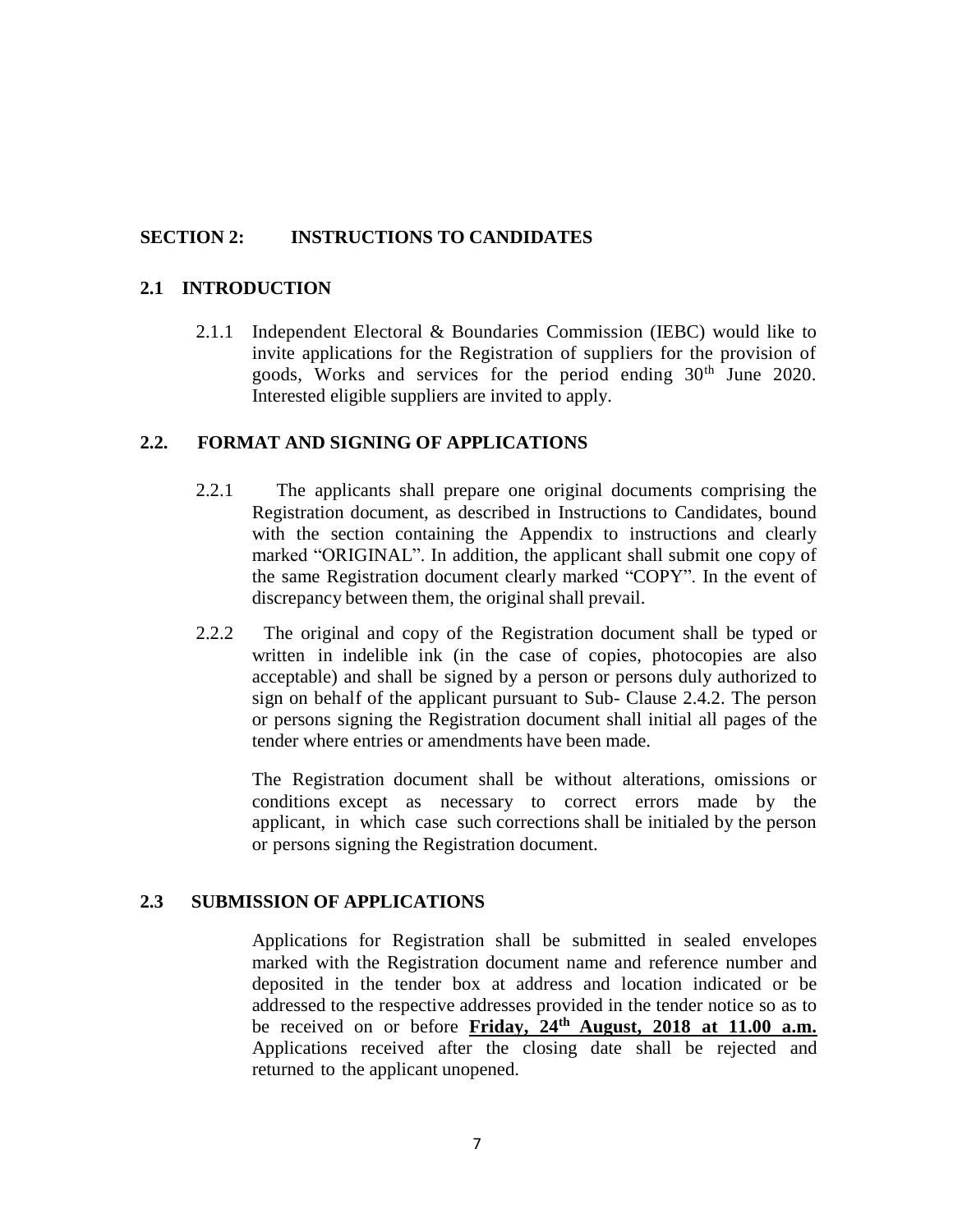2.3.2 The Candidate shall seal the original and the copy of the Registration document in separate envelopes duly marking the envelopes "**ORIGINAL"** and "**COPY**". The envelopes shall then be sealed in an outer separate envelope.

The inner and outer envelope shall:

- (a) Be addressed and delivered to the respective locations at the address provided in the invitation for Registration and the Registration advertisement.
- (b) Bear the name and identification number of the Registration document. In addition to the identification required in sub-Clause 2.9.1, the inner envelopes shall indicate the name and address of the applicant to enable the application to be returned unopened in case it is declared "late" pursuant to Clause 2.3.1.
- 2.3.3 If the outer envelope is not sealed and marked as instructed above, Independent Electoral and Boundaries Commission will assume no responsibility for the misplacement or premat Opening of the Registration document. If the outer envelope discloses the Candidate's identity the Procuring Entity will not guarantee the anonymity of the Registration submission, but this shall not constitute grounds for rejection of the Registration document.
- 2.3.4 All the information requested for Registration shall be provided in the English language. Where information is provided in any other language, it shall be accompanied by a translation of its pertinent parts into English language. The translation will govern and will be used for interpreting the information.
- 2.3.5 Failure to provide information that is essential for effective evaluation of the applicant's qualifications or to provide timely clarification or substantiation of the information supplied may result in the applicant's disqualification.

### **2.4 ELIGIBLE CANDIDATES**

- 2.4.1 Suppliers registered with Registrar of Companies under the Laws of Kenya in respective merchandise or services are invited to submit their Registration documents to The Head of Procurement, Independent Electoral and Boundaries Commission so that they may be registered for submission of quotations. The prospective suppliers are required to supply mandatory information for registration - Form PQ-1.
- 2.4.2 Candidates shall provide such evidence of their continued eligibility satisfactory to the Procuring Entity, as the Procuring Entity shall reasonably request.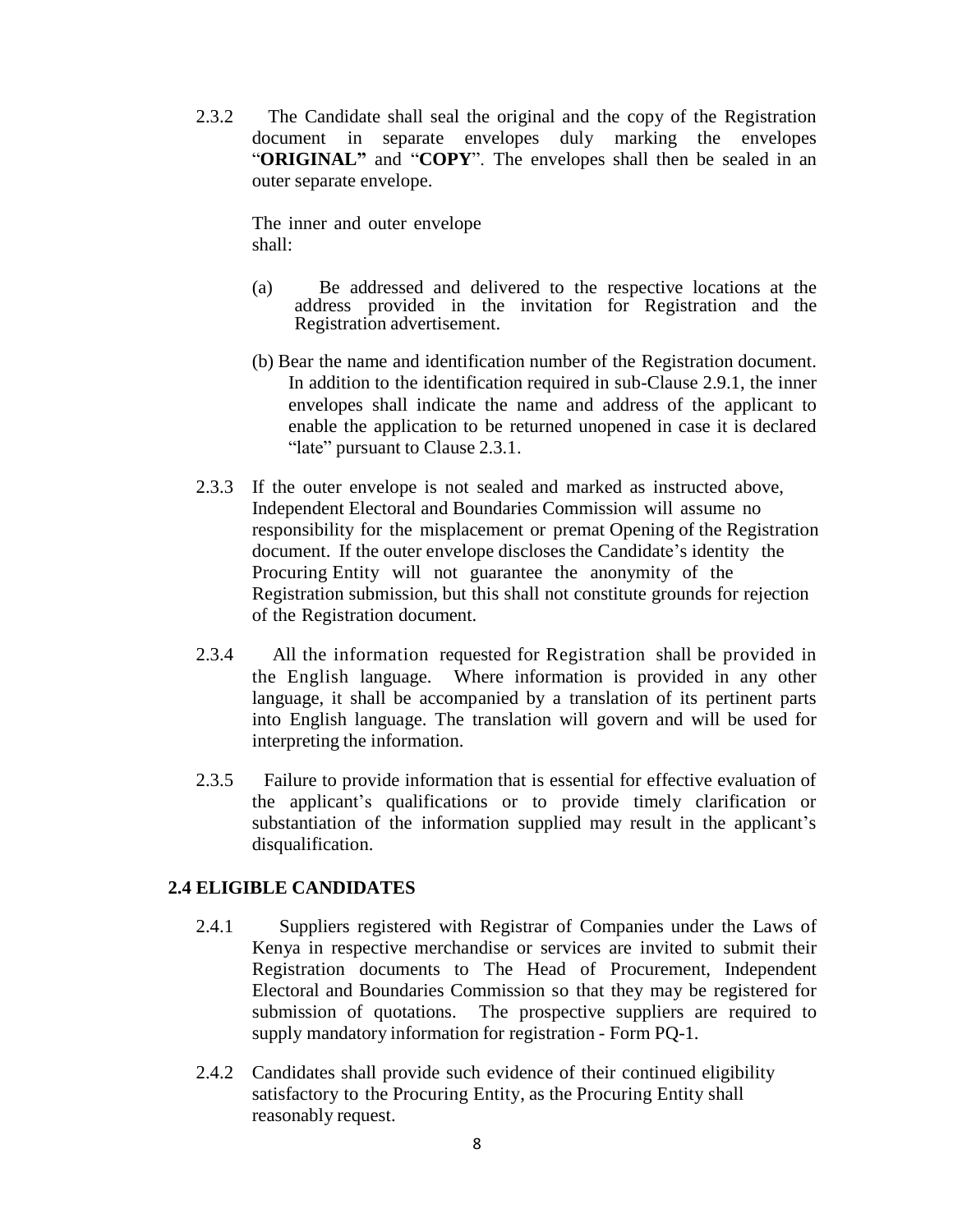## **2.5 QUALIFICATION CRITERIA**

- 2.5.1 Registration will be based on meeting the minimum requirements to pass in the criteria set as shown below. The attached questionnaire forms, PQ-1, PQ-2, PQ-3, PQ4, and PQ-5, are to be completed by prospective suppliers who wish to be registered for submission of tender for the specific tender.
- 2.5.2 The registration application Forms PQ-1, PQ2, PQ-3, PQ-4 and PQ-5 which will not be filled out completely and submitted in the prescribed manner will not be considered. All the documents that form part of the proposal must be written in English and in ink.

### 2.5.3 **Experience**:

- (a) Prospective bidders shall have at least 3 (three) years' experience in the supply of goods, works and services and allied items. The potential supplier should show competence, willingness and capacity to service the contract.
- (b) Prospective suppliers require special experience and capability to organize supply and delivery of services at short notice.

## 2.5.4 **Personnel**

The names pertinent information and CV of the key personnel for individual or group to execute the contract must be indicated in form PQ-2.

### 2.5.5 **Financial Condition**

The Supplier's financial condition will be determined by latest financial statement submitted with the Registration documents as well as letters of reference from their bankers regarding suppliers' credit position. Potential suppliers will be pre-qualified on the satisfactory information given.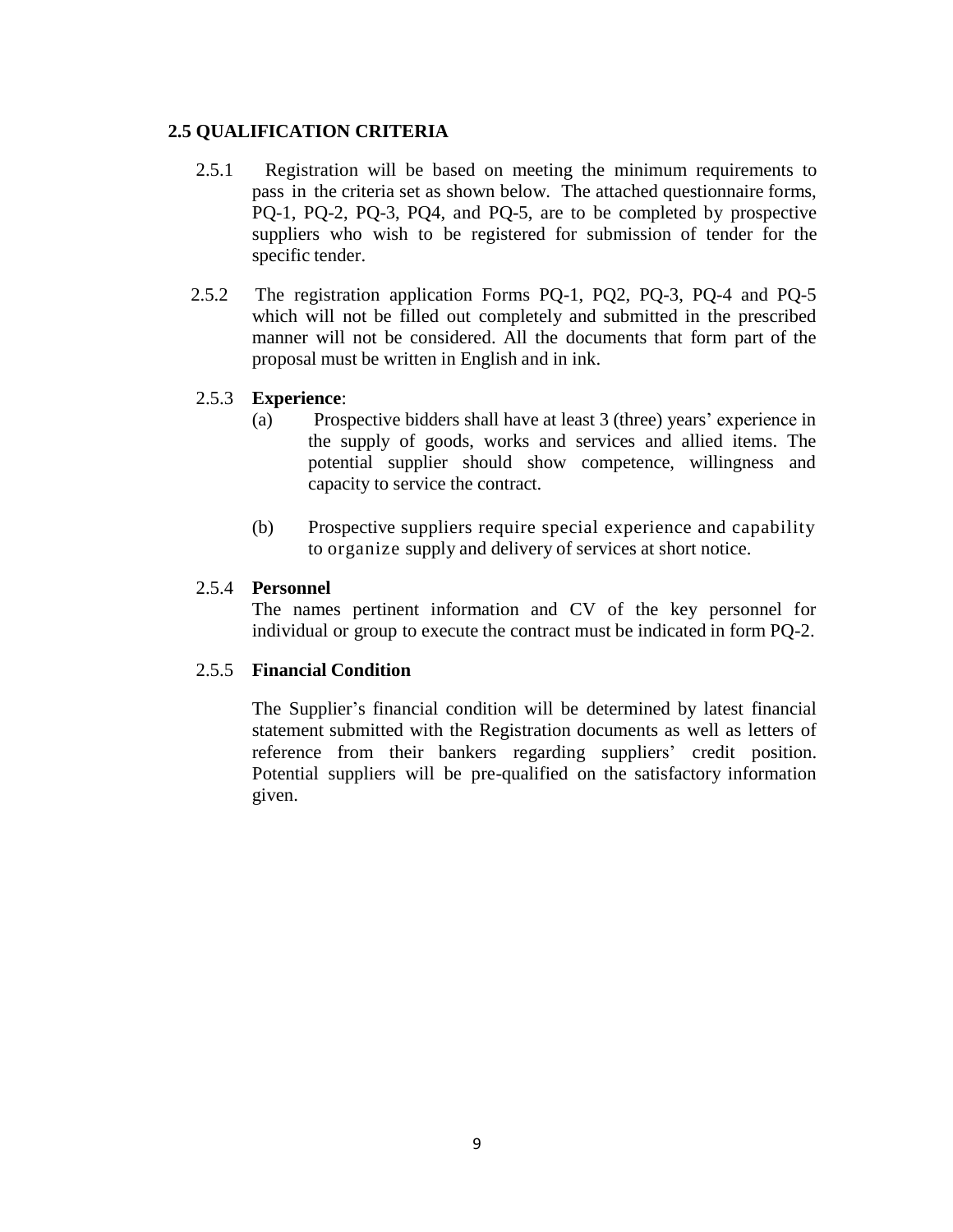2.5.6 Special consideration will be given to the financial resources available as

working capital, taking into account the amount of uncompleted orders or

contract and now in progress. Data to be filled/provided on Form PQ-3. However, potential bidders should provide evidence of financial capability to execute the contract.

#### 2.5.7 **Confidential Business Questionnaire**

The general information and details of nature of business and location should be included in Form PQ -4.

#### 2.5.8 **Past Performance**

Past performance will be given due consideration in registering bidders. Letter of reference from past customers should be included in Form PQ-5.

### 2.5.9 **Litigation History and Sworn Statement**

Application must include information on any history of litigation or arbitration resulting from contracts executed in the last three years or currently under execution and a sworn statement by the Tenderer ensuring the accuracy of the information given.

## **2.6 COST OF APPLICATION**

The applicant shall bear all costs associated with the preparation and submission of its tender and the Procuring Entity will in no case be responsible or liable for those costs, regardless of the conduct or outcome of the Registration process.

### **2.7 CLARIFICATION OF REGISTRATION DOCUMENTS**

- 2.7.1 The prospective applicant requiring any clarification of the Registration documents may notify the Procuring Entity in writing or by cable (hereinafter the term cable is deemed to include telex and facsimile) at the Procuring Entity's mailing address indicated in the Registration data.
- 2.7.2 The Procuring Entity will respond in writing to any request for clarification that he receives earlier than 7 days prior to the deadline for the submission of applications. Copies of the Procuring Entity's response to queries raised by applicants (including an explanation of the query but without identifying the sources of the inquiry) will be sent to all prospective applicants who will have purchased the Registration documents.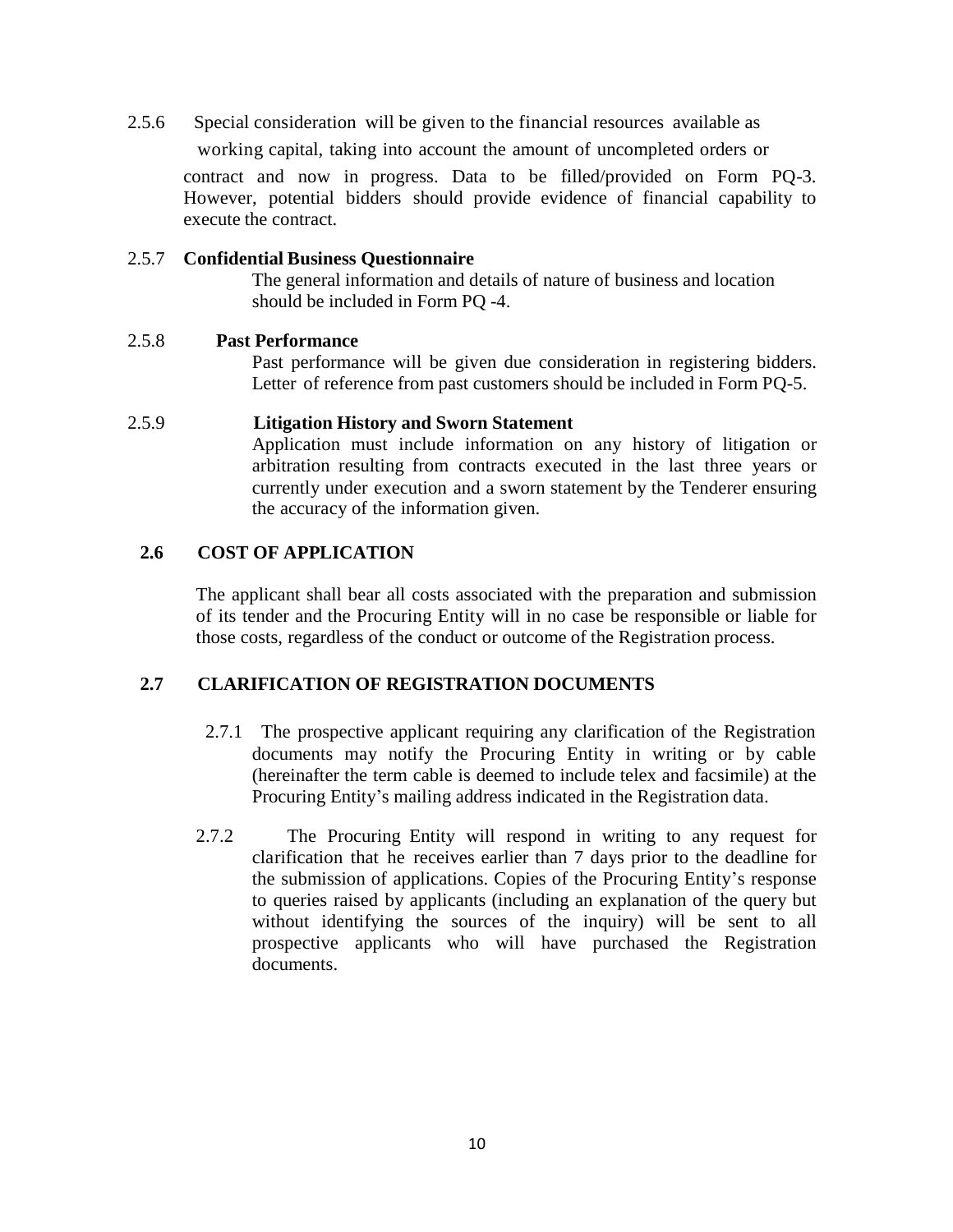#### **2.8 AMENDMENT OF REGISTRATION DOCUMENTS**

- 2.8.1 At any time prior to the deadline for submission of applications, the Procuring Entity may, for any reason, whether at his own initiative or in response to a clarification requested by a prospective applicant, modify the Registration documents by issuing subsequent Addenda.
- 2.8.2 The Addendum thus issued shall be part of the Registration documents pursuant to Sub-Clause 2.7.2 and shall be communicated in writing or cable to all purchasers of the Registration documents. Prospective applicants shall promptly acknowledge receipt of each Addendum by cable to the Procuring Entity.
- 2.8.3 In order to afford prospective applicants reasonable time in which to take an Addendum into account in preparing their applications, the Procuring Entity may, at his discretion, extend the deadline for the submission of applications in accordance with Clause 2.8.1.

### **2.9 DEADLINE FOR SUBMISSION OF REGISTRATION DOCUMENTS**

2.9.1 Applications must be received by the Procuring Entity at the address specified in Sub-Clause

2.10.1, no later than the time and date stipulated in the notice for prequalification.

2.9.2 The Procuring Entity may, at his discretion, extend the deadline for the submission of applications through the issue of an Addendum in accordance with Clause 2.8 in which case all rights and obligations of the Procuring Entity and the applicants previously subject to the original deadline shall thereafter be subject to the new deadline as extended.

### **2.10 OPENING OF REGISTRATION DOCUMENTS**

- 2.10.1 The Procuring Entity will open the applications in the presence of applicants' designated representatives who choose to attend, at the time, date, and location stipulated in the letter of invitation. The applicants' representatives who are present shall sign a register evidencing their attendance.
- 2.10.2 The Procuring Entity shall prepare minutes of the opening of the Registration documents, including the information disclosed to those present.
- 2.10.3 Applications not opened and read out at opening shall not be considered further for evaluation, irrespective of the circumstances.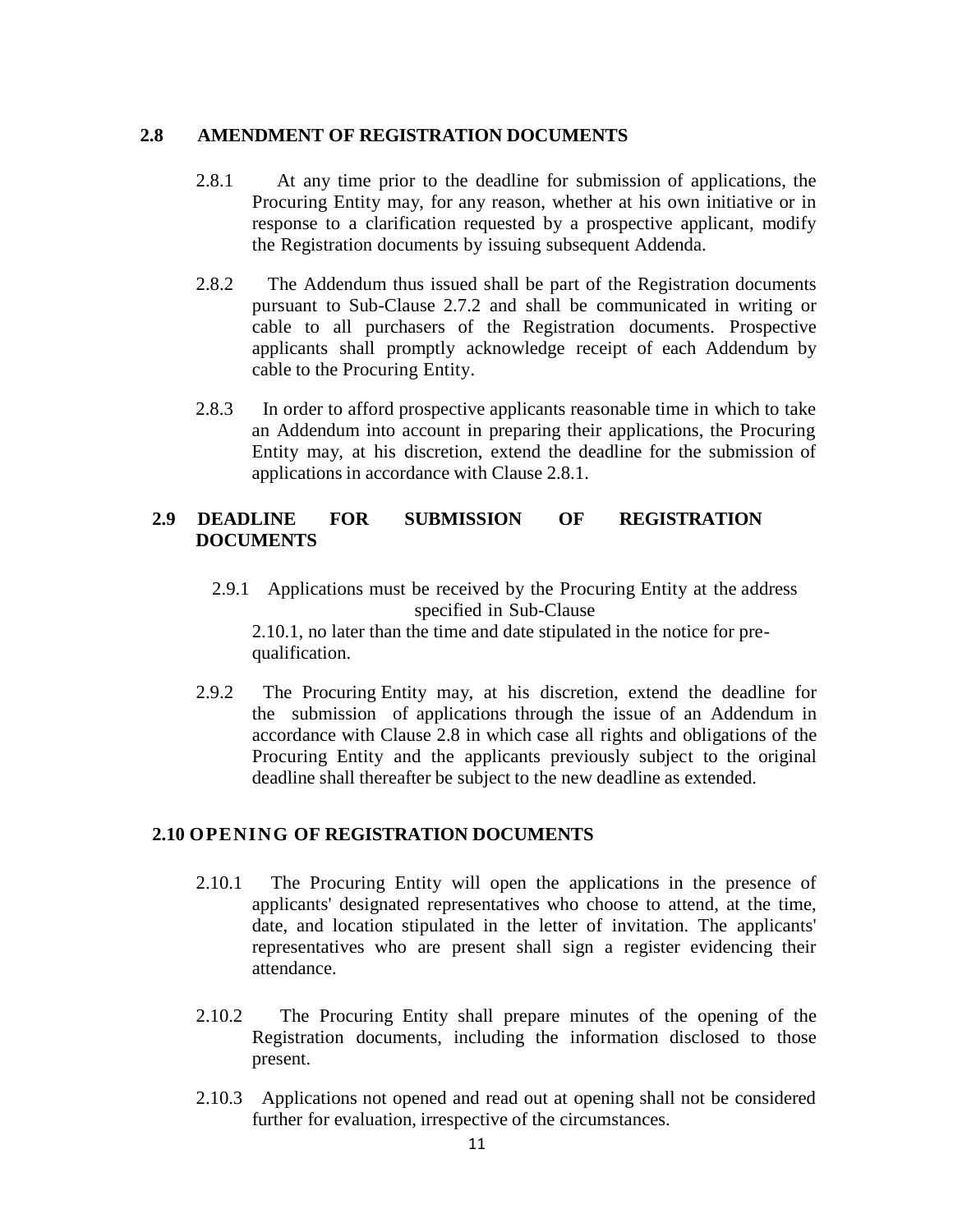#### **2.11 PROCESS TO BE CONFIDENTIAL**

2.11.1 Information relating to the examination, evaluation of applications, and recommendations

for the successful candidate shall not be disclosed to applicants or any other persons not officially concerned with such process until approval to the successful applicant has been announced. Any effort by an applicant to influence the Procuring Entity's processing of applications or approval decisions may result in the rejection of the applications

## **2.12 CLARIFICATION OF APPLICATIONS AND CONTACTING OF THE PROCURING ENTITY**

- 2.12.1 To assist in the examination, evaluation, and comparison of applications, the Procuring Entity may, at his discretion, ask any applicant for clarification of his/her application.
- 2.12.2 Subject to Sub-Clause 2.11.1, no applicant shall contact the Procuring Entity on any matter relating to its application from the time of the opening to the time the Registration list is approved. If the applicant wishes to bring additional information to the notice of the Procuring Entity, it should do so in writing.
- 2.12.3 Any effort by any applicant to influence the Procuring Entity in the Procuring Entity's Registration evaluation, Registration comparison or Registration approval decisions may result in the rejection of the candidate's application.

#### **2.13 EXAMINATION OF REGISTRATION DOCUMENTS AND DETERMINATION OF RESPONSIVENESS**

2.13.1 Prior to the detailed evaluation of applications, the Procuring Entity will determine whether each application (a) has been properly signed and delivered pursuant to clause 2.3; (b) i substantially responsive to the requirements of the registration documents; and (c) provides any clarification and/or substantiation that the Procuring Entity may require to determine responsiveness pursuant to Sub-Clause 2.15

- 2.13.2 A substantially responsive application is one that conforms to all the terms, conditions, and specifications of the Registration documents without material deviation or reservation. A material deviation or reservation is one (a) which limits in any substantial way, inconsistent with the Registration documents, the Procuring Entity's rights or the applicant's obligations under the contract; or (b) whose rectification would affect unfairly the competitive position of other applicants affect unfairly the competitive position of other applicants presenting substantially responsive Applications.
- 2.13.3 If an application is not substantially responsive, it will be rejected by the Procuring Entity and may not subsequently be made responsive by correction or withdrawal of the nonconforming deviation or reservation.
- 2.13.4 The Procuring Entity will, prior to the approval of the Registration may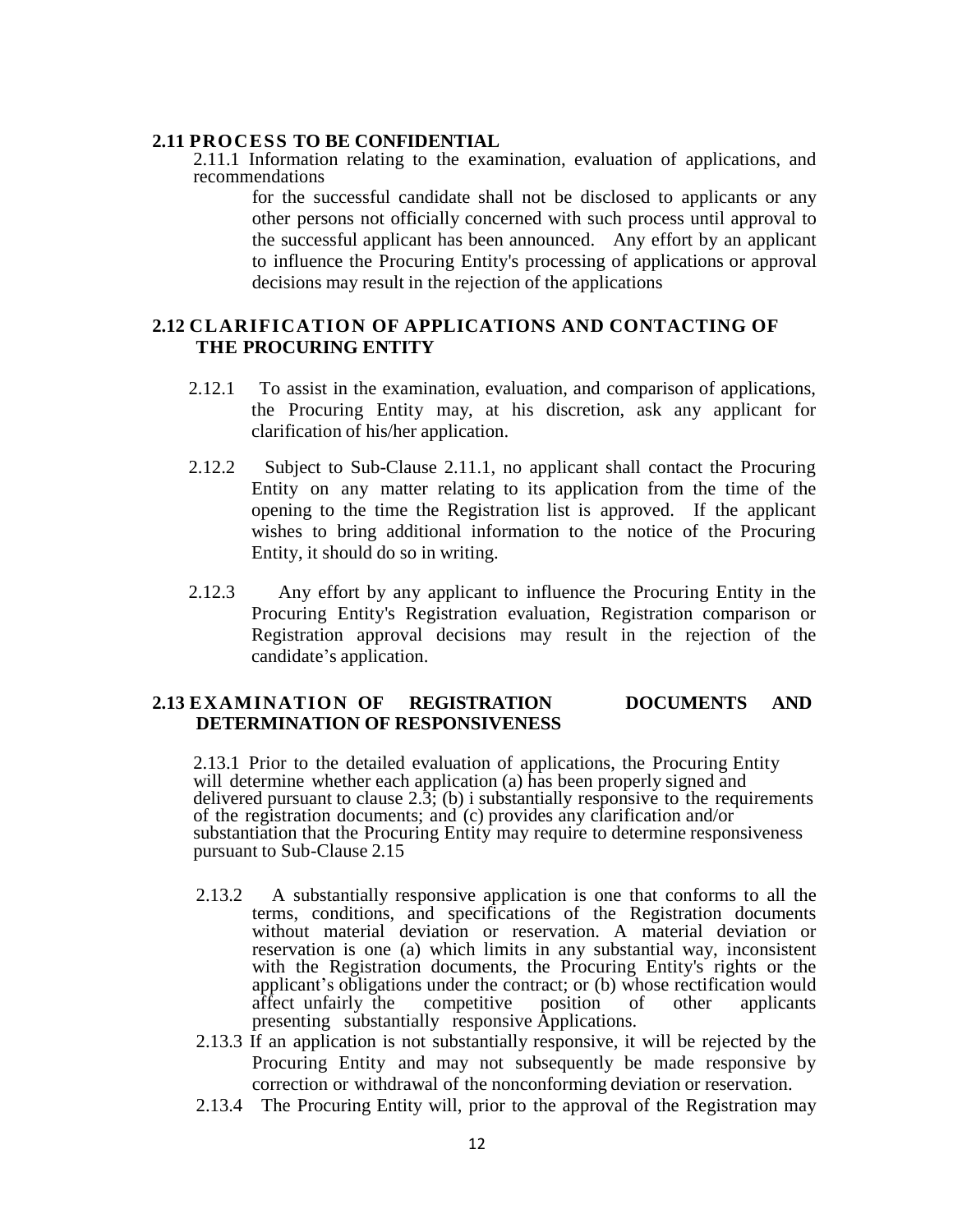confirm the qualification of each applicant who shall have passed the preliminary (mandatory) stage in the Registration process in order to determine whether the applicant possesses all the requirements in the application for the Registration document submitted.

### **2.14 NOTIFICATION OF QUALIFIED APPLICANTS**

2.14.1 Applicants whose applications are determined to be successful in accordance with sub-

clause 2.15 will be notified by the Commission within thirty (30) days from the date of opening of Registration documents.

2.14.2 At the same time the Procuring Entity notifies qualified Applicants that their applications are responsive, the Procuring Entity shall notify the other Applicants whose applications are not responsive.

#### **2.15 EVALUATION AND COMPARISON OF APPLICATIONS**

2.15.1 The Procuring Entity will evaluate and compare only the applications determined to be Substantially responsive in accordance with Clauses 2.13.

2.15.2 Registration will be based on meeting the minimum requirements to pass in the criteria set.

### **2.16 PROCURING ENTITY'S R I G H T T O A C C E P T A N Y A P P L I C A T I O N AND T O REJECT ANY OR ALL APPLICATIONS**

2.16.1 The Procuring Entity reserves the right to accept or reject any application, and to annul the Registration process and reject all applications, at any time prior to approval of contact, without thereby incurring any liability to the affected applicant or applicants or any obligation to inform the affected Applicant or Applicants of the grounds for the Procuring Entity's action.

## **2.17 NOTIFICATION OF APPROVAL**

2.17.1 Prior to expiration of the period of Registration validity prescribed by the Procuring Entity, the Procuring Entity will notify successful applicants.

#### **2.18 ACCEPTANCE OF THE APPROVAL**

2.18.1 The successful candidates shall be required to acknowledge in writing the acceptance of their Registration to the Procuring Entity.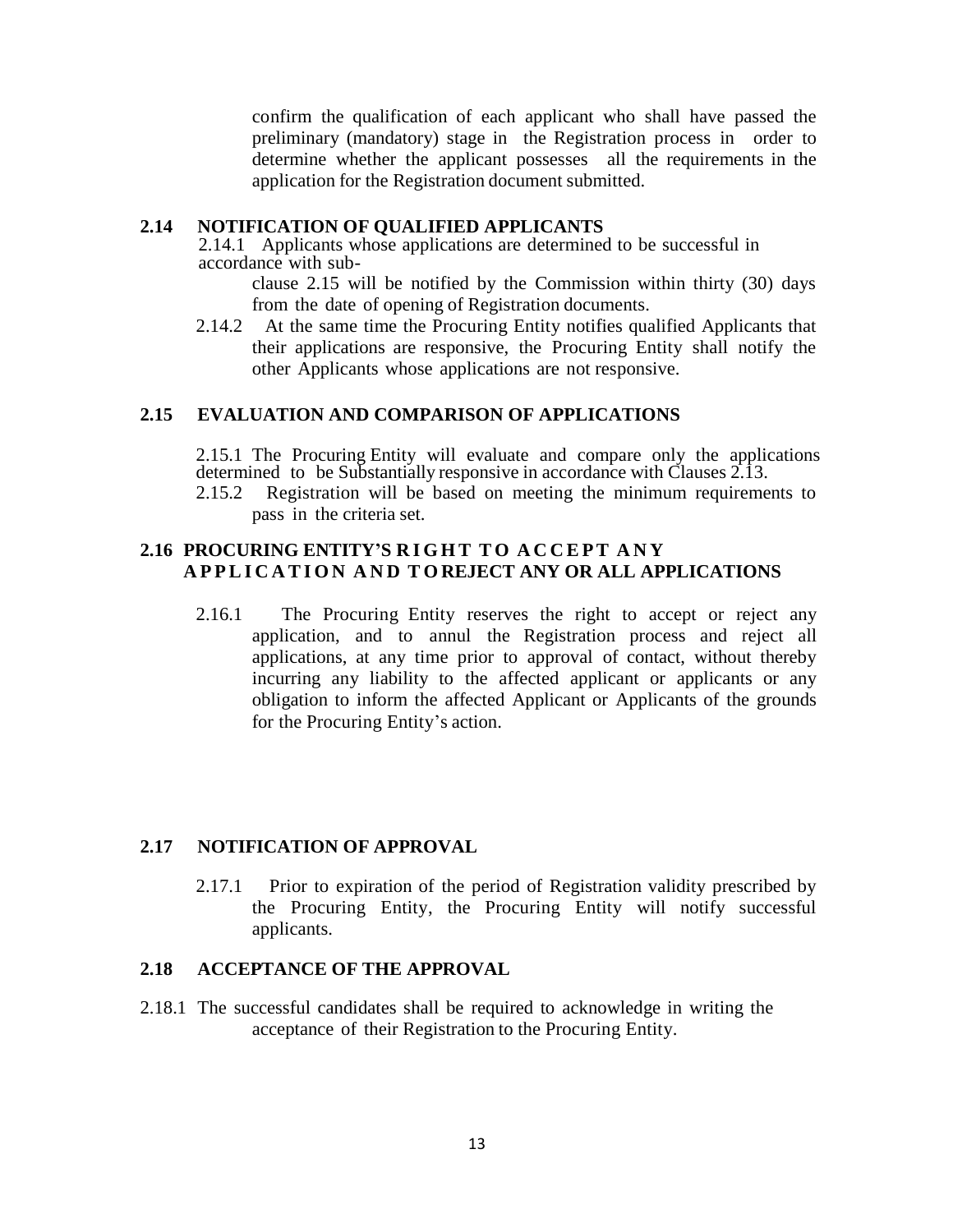## **APPENDIX TO INSTRUCTIONS TO CANDIDATES**

#### **(This Appendix forms part of the Registration document)**

The following instructions for the registration of candidates shall supplement, complement or amend the provisions of the instructions to candidates.

Where there is a conflict between the provisions of the instructions to candidates and the provisions of the appendix, the provisions of the appendix herein shall prevail over those of the instructions to the candidates.

| <b>CLAUSE</b> | <b>INSTRUCTIONS TO CANDIDATES</b>                                                                                      |
|---------------|------------------------------------------------------------------------------------------------------------------------|
| 2.3.2         | Candidates shall submit only <b>ONE ORIGINAL</b> Registration document<br>in the categories they wish to be registered |

Subject to Clause 2.15 on Evaluation and Comparison of Applications, the evaluation criteria shall be as follows:-

|                | <b>Requirements</b>                                                   | <b>Score</b> |
|----------------|-----------------------------------------------------------------------|--------------|
| $\mathbf{1}$   | Certified copy of certificate of Registration/Incorporation           | Mandatory    |
| 2              | Copy of Valid Tax Compliance Certificate (will be confirmed           | Mandatory    |
|                | online with KRA TCC Checker)                                          |              |
| 3              | Transport Hire firms must attach evidence of having taken             | Mandatory    |
|                | all the Insurance covers.                                             |              |
| $\overline{4}$ | Certified copy of valid single business permit related to the         | Mandatory    |
|                | business<br>from                                                      |              |
| 5              | Physical registered office address, Mobile Number and e-mailMandatory |              |
|                |                                                                       |              |
| 6              | Air Travel firms must be registered with IATA and any other           | Mandatory    |
|                | relevant bodies (Attach Evidence)                                     |              |
| $\tau$         | Certified copy AGPO certificate from the National Treasury Mandatory  |              |
|                | (For Disadvantaged Group: Youth, Women and Persons with               |              |
| 8.             | Duly filled forms-, PQ1, PQ2, PQ3 PQ4 and PQ 5                        | Mandatory    |
|                |                                                                       |              |
| 9.             | All the pages of the tender document/attachments must be Mandatory    |              |
|                | serialized                                                            |              |

### **A: PRELIMINARY EVALUATION (MANDATORY REQUIREMENTS)**

**Bidders must meet all the above mandatory requirements to qualify to be evaluated in the next stage.**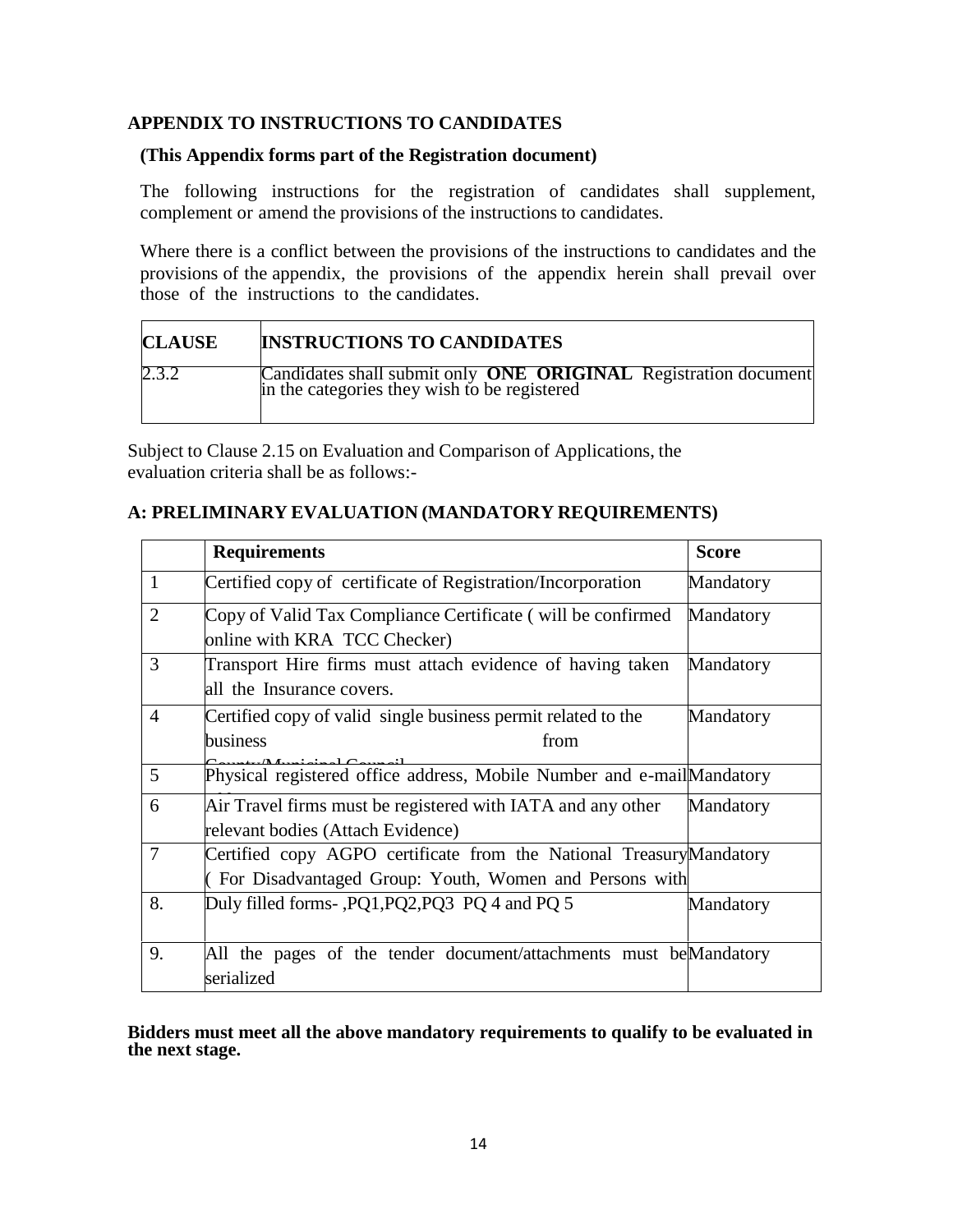|   | <b>Requirements</b>                                                                                                                                                        | <b>Score</b> |
|---|----------------------------------------------------------------------------------------------------------------------------------------------------------------------------|--------------|
| 1 | Duly filled registration Data (Form PQ-1)                                                                                                                                  | Mandatory    |
| 2 | Firm's audited accounts or Bank Statements for previous one<br>year. (attach proof)                                                                                        | Mandatory    |
|   | For Youth, Women and Persons Living with disability to                                                                                                                     |              |
|   | provide a Letter of Reference from the bank.                                                                                                                               |              |
| 3 | State Duly filled and signed Confidential Business                                                                                                                         | Mandatory    |
| 4 | State Proposed delivery period upon receipt of LPO/LSO<br>(Minimum is 7 days for and 14 days for non-standard)                                                             | Mandatory    |
| 5 | Experience of the firm or the No of years the firm has been in<br>existence. (Provide<br><b>Documentary Evidence</b> )                                                     | Mandatory    |
| 6 | Provide names of at least five clients that the firm has done<br>business within the last three years $-$ At least three<br><b>Recommendation Letters Must be Provided</b> | Mandatory    |

# **B: TECHNICAL EVALUATION (MANDATORY) OTHER REQUIREMENTS**

**Applicants must meet all the above requirements to qualify for Registration.**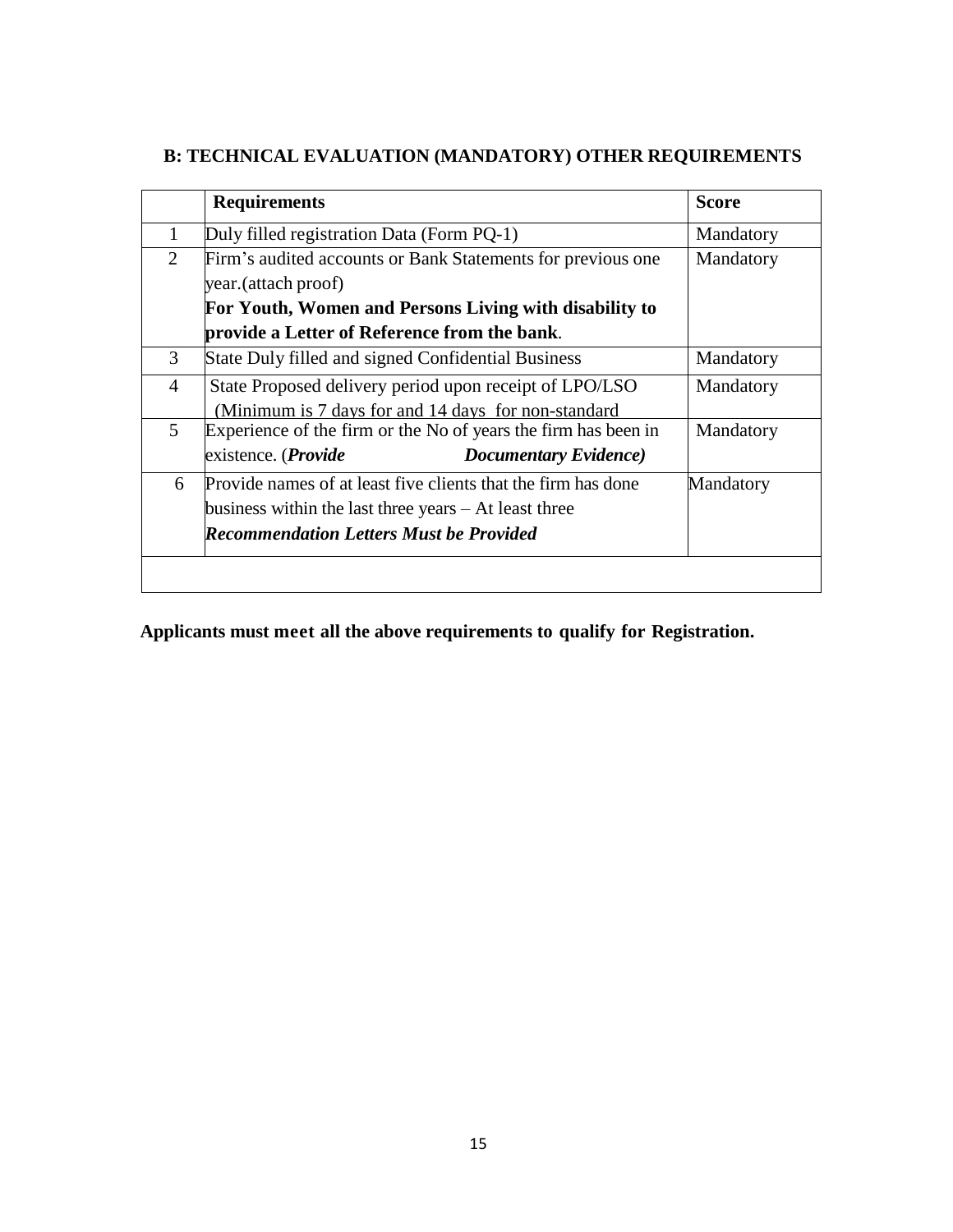## **FORM PQ-1 - REGISTRATION DATA REGISTRATION OF SUPPLIERS APPLICATION FORM BUSINESS CONTACT INFORNMATION**

| as supplier(s) ( <i>Name of Company/Firm</i> ) |
|------------------------------------------------|
| (Item Description)                             |
| (Sub Category No)                              |
| <b>Post Office Address</b>                     |
|                                                |
|                                                |
|                                                |
|                                                |
|                                                |
|                                                |
| Full Name of applicant                         |
| Other branches location                        |
|                                                |
| <b>Organization &amp; Business Information</b> |
| <b>Management Personnel</b>                    |
|                                                |
|                                                |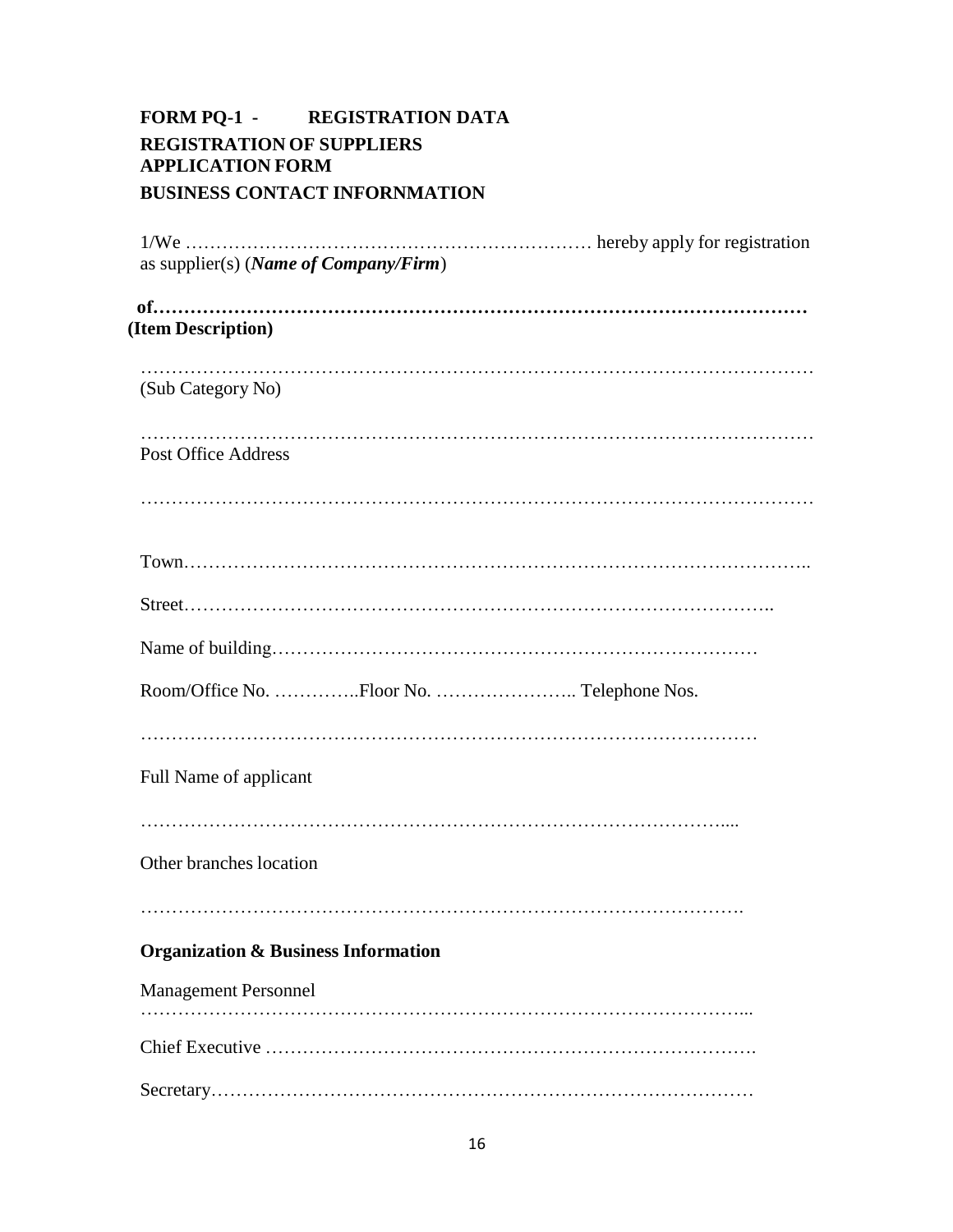| Partnership (if applicable)                                                                                  |
|--------------------------------------------------------------------------------------------------------------|
| <b>Names of Partners</b><br>3. Business founded or incorporated                                              |
| 4. Under present management since                                                                            |
| 5. Net worth equivalent                                                                                      |
| 6. Bank reference and address                                                                                |
|                                                                                                              |
| 8. Enclose copy of organization chart of the firm indicating the main fields of activities                   |
| 9. State any technological innovations or specific attributes which distinguish you from your<br>competitors |
| 10. Indicate terms of trade/sale                                                                             |
|                                                                                                              |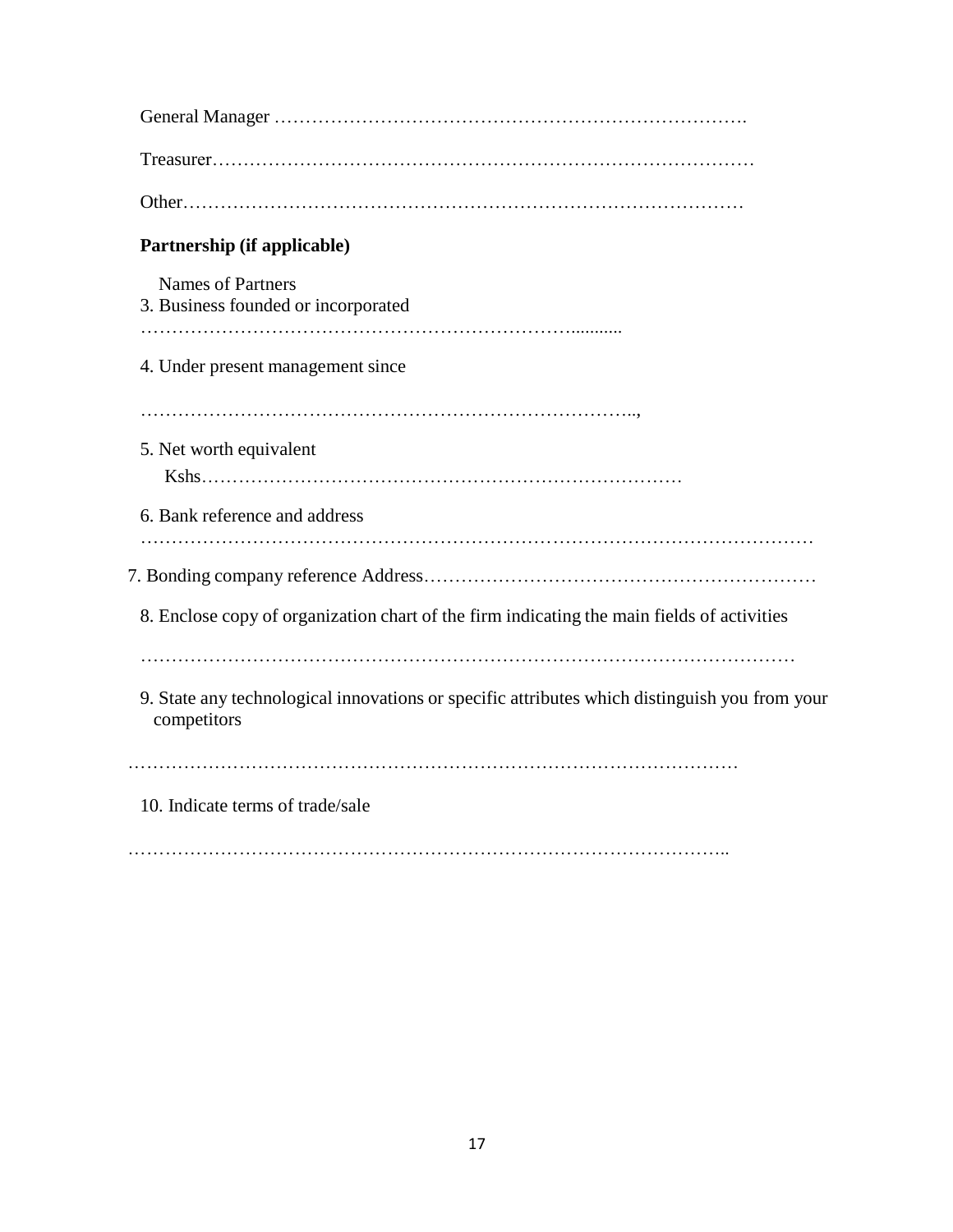# **PQ-2 SUPERVISORY PERSONNEL**

| <b>Academic Qualification</b> |
|-------------------------------|
|                               |
|                               |
|                               |
|                               |
|                               |
|                               |
|                               |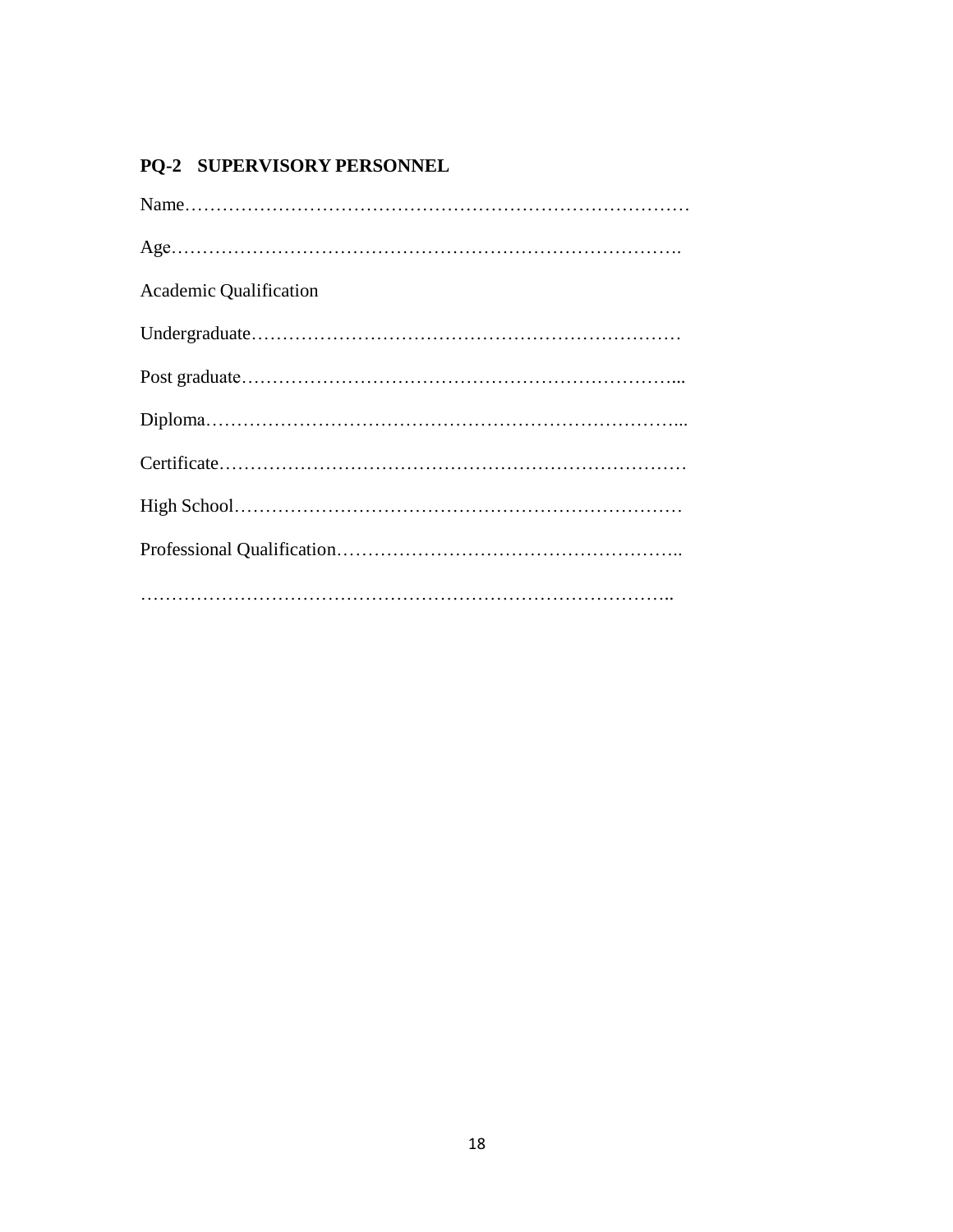# **PQ-3- FINANCIAL POSITION AND TERMS OF TRADE**

| <b>REQUIREMENTS</b>                                                                                                                                                                            | <b>Remarks</b> |
|------------------------------------------------------------------------------------------------------------------------------------------------------------------------------------------------|----------------|
| Attach a copy of firm's audited accounts or Bank Statements<br>for previous one year. For Youth, Women and Persons living<br>with disability to provide a Letter of Reference from the<br>bank |                |
| State Proposed delivery period upon receipt of LPO/LSO<br>(Minimum is 7 days for and 14 days for non-standard)<br>Goods/Services                                                               |                |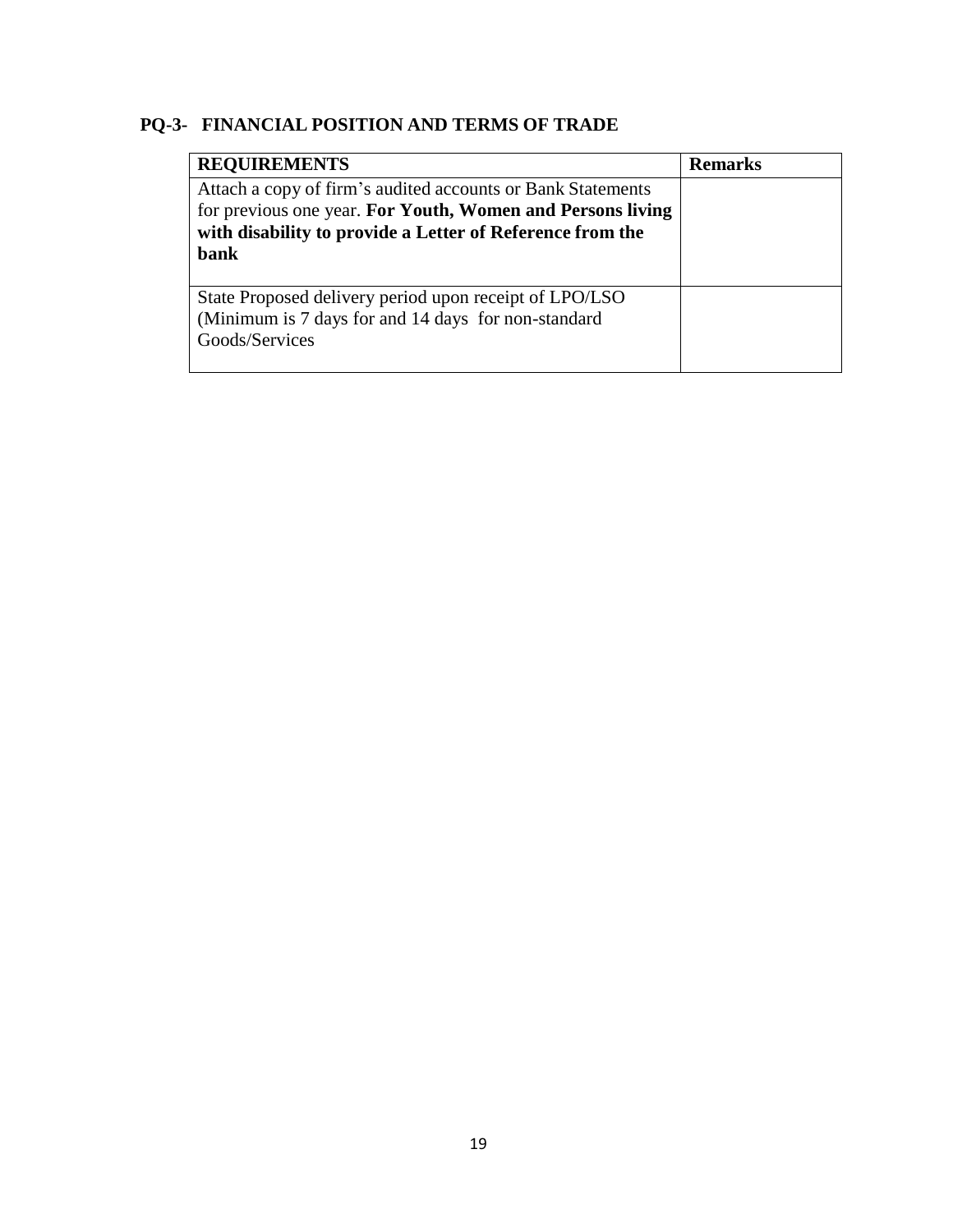## **PQ-4 CONFIDENTIAL BUSINESS QUESTIONNAIRE**

You are requested to give the particulars indicated in Part I and either Part 2 (a), 2 (b) or 2 (c) whichever applies to your type of business.

You are advised that it is a serious offence to give false information on this form

| Part I- General:            |                                                                 |
|-----------------------------|-----------------------------------------------------------------|
|                             |                                                                 |
| <b>Location of business</b> |                                                                 |
|                             |                                                                 |
|                             |                                                                 |
|                             |                                                                 |
|                             |                                                                 |
|                             |                                                                 |
|                             |                                                                 |
|                             |                                                                 |
|                             |                                                                 |
|                             | Maximum value of business which you can handle at any one time: |
|                             |                                                                 |
|                             |                                                                 |

| Part 2 (a) – Sole Proprietor          |             |                     |               |
|---------------------------------------|-------------|---------------------|---------------|
|                                       |             |                     |               |
|                                       |             |                     |               |
|                                       |             |                     |               |
|                                       |             |                     |               |
| Part 2 (b) Partnership                |             |                     |               |
| Given details of partners as follows: |             |                     |               |
| Name                                  | Nationality | Citizenship Details | <i>Shares</i> |
|                                       |             |                     |               |
|                                       |             |                     |               |
|                                       |             |                     |               |
|                                       |             |                     |               |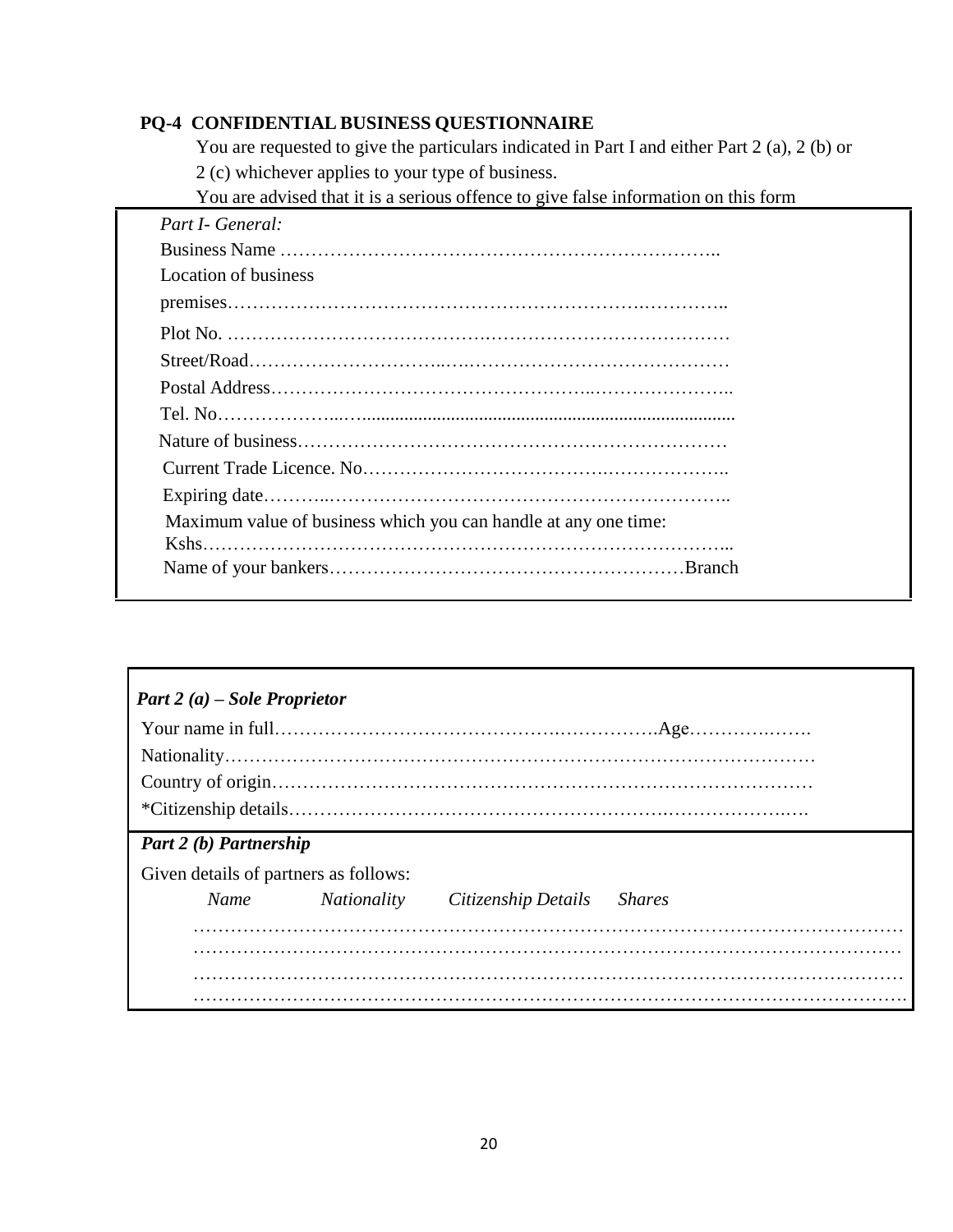| <b>Part 2</b> (c) – Registered Company:                  |                                   |  |
|----------------------------------------------------------|-----------------------------------|--|
|                                                          |                                   |  |
| State the nominal and issued capital of company-         |                                   |  |
|                                                          |                                   |  |
|                                                          |                                   |  |
| Given details of all directors/Shareholders as follows:- |                                   |  |
| <b>NameNationality</b>                                   | <b>Citizenship Details</b> Shares |  |
|                                                          |                                   |  |
|                                                          |                                   |  |
|                                                          |                                   |  |
|                                                          |                                   |  |
|                                                          |                                   |  |

\*if Kenya Citizen, indicate under "Citizenship Details" whether by Birth, Naturalization or Registration

**NOTE: Attach copies of Directors' identity cards / passports**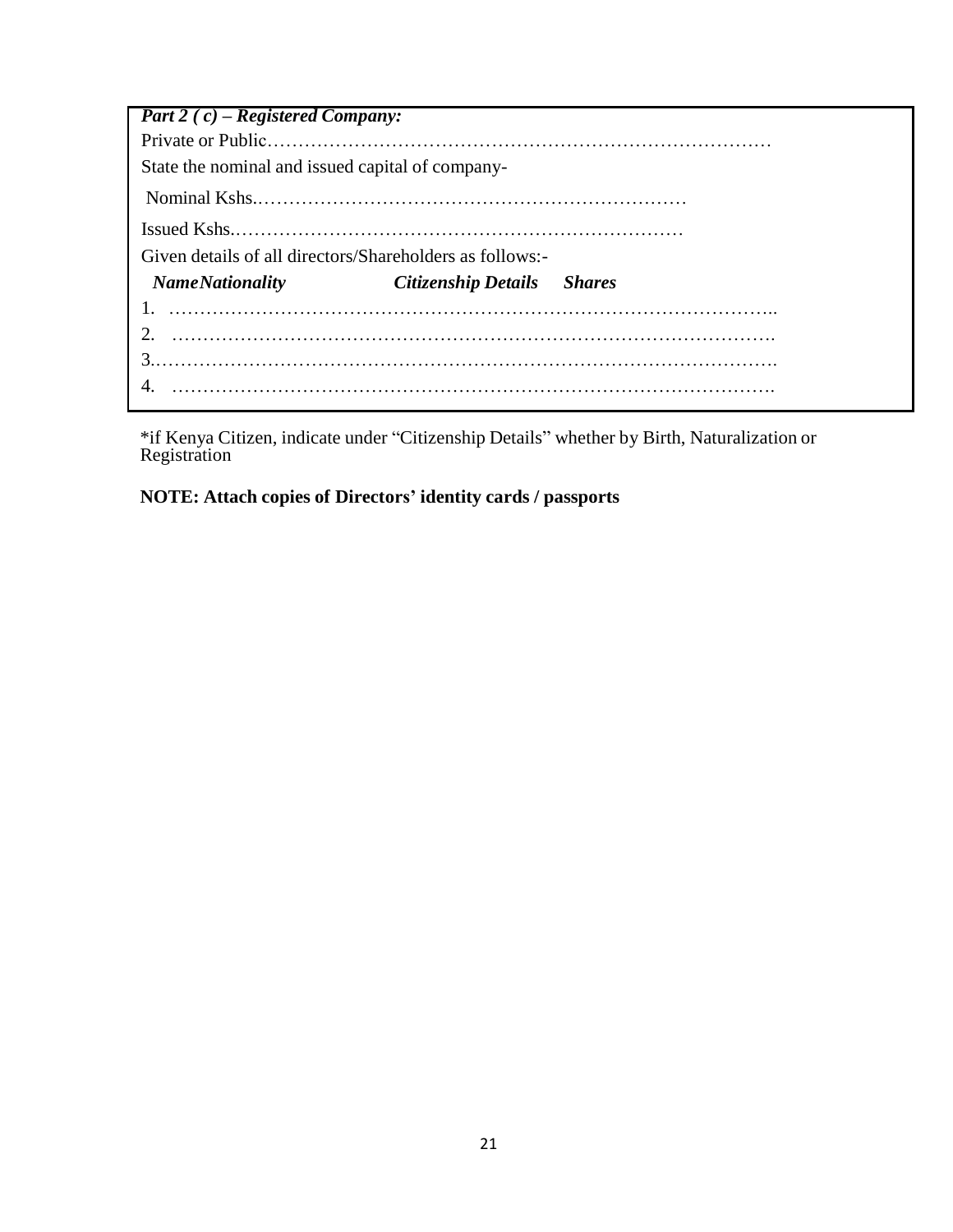# **FORM PQ-5-PAST EXPERIENCE NAME OF AT LEAST FIVE CLIENTS**

| 1. | Name of 1 <sup>st</sup> Client (organization)                              |
|----|----------------------------------------------------------------------------|
|    | i) Name of Client (organization)                                           |
|    | ii) Address of Client (organization)                                       |
|    | Iii) Name of Contact Person at the client (organization)                   |
|    | IV } Telephone No. of Client                                               |
|    | V) Value of Contract                                                       |
|    | Vi) Duration of Contract (date)                                            |
| 2. | Name of $2^{nd}$ Client (organization)                                     |
|    | i) Name of Client (organization)                                           |
|    | ii) Address of Client (organization)                                       |
|    | Iii) Name of Contact Person at the client (organization)                   |
|    | IV } Telephone No. of Client                                               |
|    | V) Value of Contract                                                       |
|    | Vi) Duration of Contract (date)                                            |
| 3. | Name of $3^{rd}$ Client (organization)<br>i) Name of Client (organization) |
|    | ii) Address of Client (organization)                                       |
|    | Iii) Name of Contact Person at the client (organization)                   |
|    | IV } Telephone No. of Client                                               |
|    | .<br>V) Value of Contract                                                  |
|    | Vi) Duration of Contract (date)                                            |
|    |                                                                            |